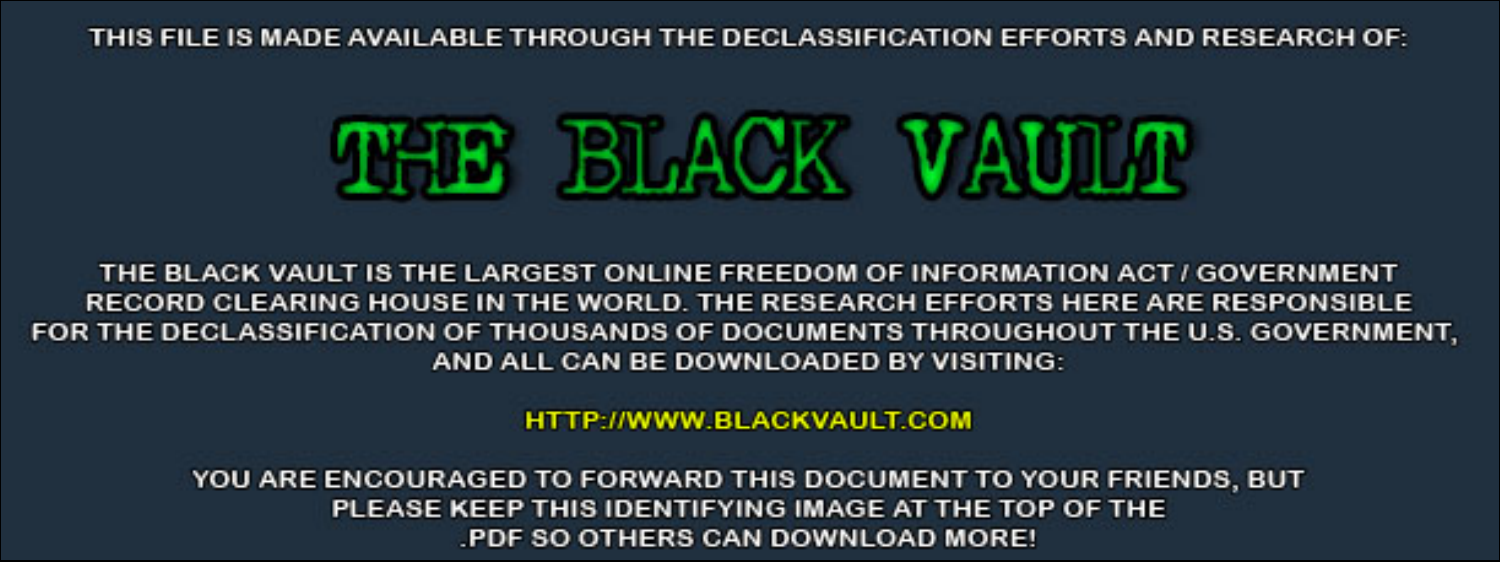# CRS Report for Congress

Received through the [CRS Web](http://www.fas.org/sgp/crs/intel/index.html)

## **Undisclosed U.S. Detention Sites Overseas: Background and Legal Issues**

**September 12, 2006**

Jennifer K. Elsea Legislative Attorney American Law Division

Julie Kim Specialist in International Relations Foreign Affairs, Defense, and Trade Division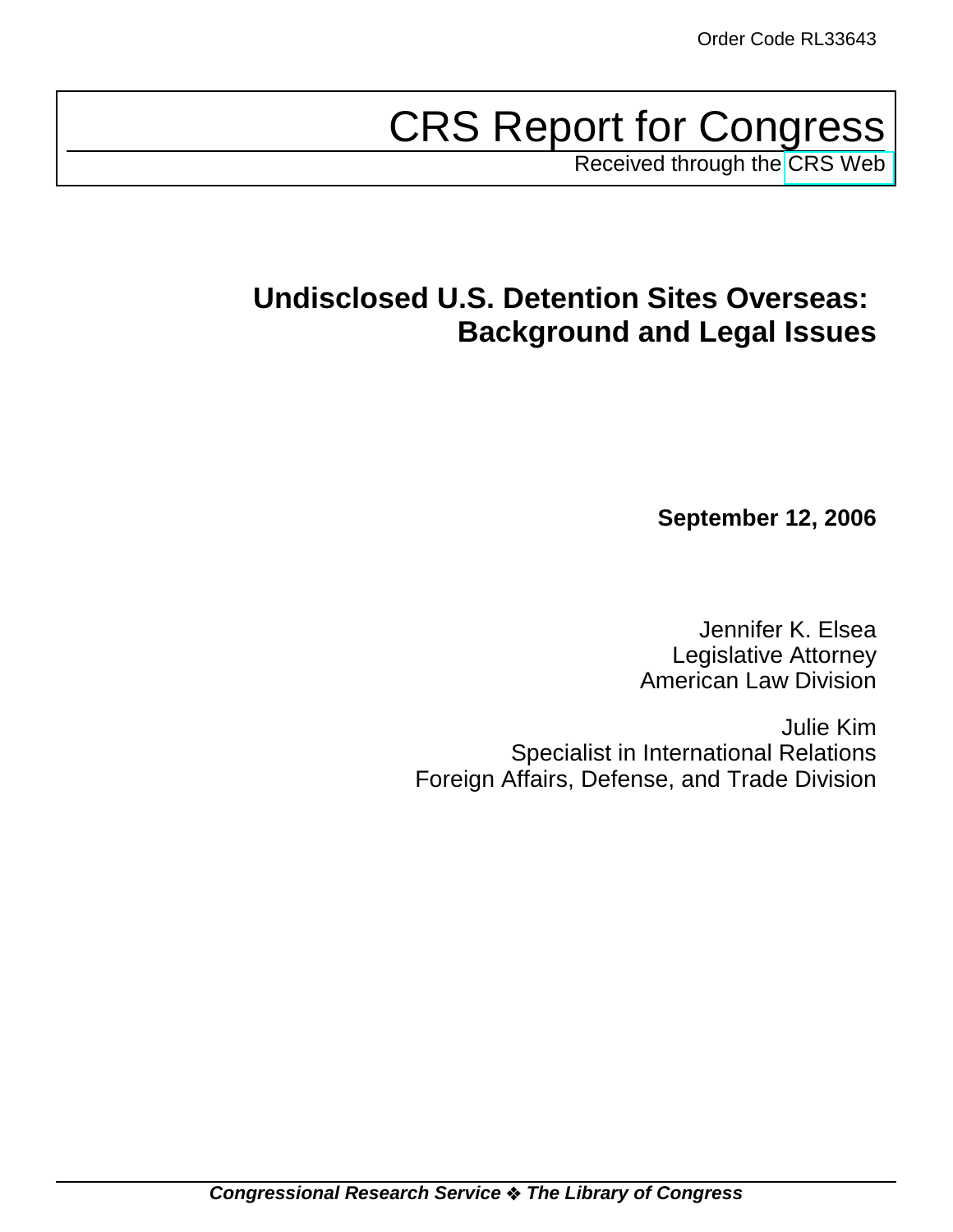| <b>Report Documentation Page</b>                                                                                                                                                                                                                                                                                                                                                                                                                                                                                                                                                                                                                                                                                                                                                                                                                                   |                             |                              |                               | Form Approved<br>OMB No. 0704-0188                 |                           |  |
|--------------------------------------------------------------------------------------------------------------------------------------------------------------------------------------------------------------------------------------------------------------------------------------------------------------------------------------------------------------------------------------------------------------------------------------------------------------------------------------------------------------------------------------------------------------------------------------------------------------------------------------------------------------------------------------------------------------------------------------------------------------------------------------------------------------------------------------------------------------------|-----------------------------|------------------------------|-------------------------------|----------------------------------------------------|---------------------------|--|
| Public reporting burden for the collection of information is estimated to average 1 hour per response, including the time for reviewing instructions, searching existing data sources, gathering and<br>maintaining the data needed, and completing and reviewing the collection of information. Send comments regarding this burden estimate or any other aspect of this collection of information,<br>including suggestions for reducing this burden, to Washington Headquarters Services, Directorate for Information Operations and Reports, 1215 Jefferson Davis Highway, Suite 1204, Arlington<br>VA 22202-4302. Respondents should be aware that notwithstanding any other provision of law, no person shall be subject to a penalty for failing to comply with a collection of information if it<br>does not display a currently valid OMB control number. |                             |                              |                               |                                                    |                           |  |
| <b>1. REPORT DATE</b>                                                                                                                                                                                                                                                                                                                                                                                                                                                                                                                                                                                                                                                                                                                                                                                                                                              | 2. REPORT TYPE              |                              | <b>3. DATES COVERED</b>       |                                                    |                           |  |
| <b>12 SEP 2006</b><br>N/A                                                                                                                                                                                                                                                                                                                                                                                                                                                                                                                                                                                                                                                                                                                                                                                                                                          |                             |                              |                               |                                                    |                           |  |
| <b>4. TITLE AND SUBTITLE</b><br><b>Undisclosed U.S. Detention Sites Overseas: Background and Legal Issues</b>                                                                                                                                                                                                                                                                                                                                                                                                                                                                                                                                                                                                                                                                                                                                                      |                             |                              |                               | <b>5a. CONTRACT NUMBER</b>                         |                           |  |
|                                                                                                                                                                                                                                                                                                                                                                                                                                                                                                                                                                                                                                                                                                                                                                                                                                                                    |                             |                              |                               | <b>5b. GRANT NUMBER</b>                            |                           |  |
|                                                                                                                                                                                                                                                                                                                                                                                                                                                                                                                                                                                                                                                                                                                                                                                                                                                                    |                             |                              |                               | 5c. PROGRAM ELEMENT NUMBER                         |                           |  |
| 6. AUTHOR(S)                                                                                                                                                                                                                                                                                                                                                                                                                                                                                                                                                                                                                                                                                                                                                                                                                                                       |                             |                              |                               | <b>5d. PROJECT NUMBER</b>                          |                           |  |
|                                                                                                                                                                                                                                                                                                                                                                                                                                                                                                                                                                                                                                                                                                                                                                                                                                                                    |                             |                              |                               | <b>5e. TASK NUMBER</b>                             |                           |  |
|                                                                                                                                                                                                                                                                                                                                                                                                                                                                                                                                                                                                                                                                                                                                                                                                                                                                    |                             |                              |                               | <b>5f. WORK UNIT NUMBER</b>                        |                           |  |
| 7. PERFORMING ORGANIZATION NAME(S) AND ADDRESS(ES)<br><b>Congressional Research Service The Library of Congress 101</b><br>Independence Ave, SE Washington, DC 20540-7500                                                                                                                                                                                                                                                                                                                                                                                                                                                                                                                                                                                                                                                                                          |                             |                              |                               | 8. PERFORMING ORGANIZATION<br><b>REPORT NUMBER</b> |                           |  |
| 9. SPONSORING/MONITORING AGENCY NAME(S) AND ADDRESS(ES)                                                                                                                                                                                                                                                                                                                                                                                                                                                                                                                                                                                                                                                                                                                                                                                                            |                             |                              |                               | 10. SPONSOR/MONITOR'S ACRONYM(S)                   |                           |  |
|                                                                                                                                                                                                                                                                                                                                                                                                                                                                                                                                                                                                                                                                                                                                                                                                                                                                    |                             |                              |                               | 11. SPONSOR/MONITOR'S REPORT<br>NUMBER(S)          |                           |  |
| 12. DISTRIBUTION/AVAILABILITY STATEMENT<br>Approved for public release, distribution unlimited                                                                                                                                                                                                                                                                                                                                                                                                                                                                                                                                                                                                                                                                                                                                                                     |                             |                              |                               |                                                    |                           |  |
| <b>13. SUPPLEMENTARY NOTES</b>                                                                                                                                                                                                                                                                                                                                                                                                                                                                                                                                                                                                                                                                                                                                                                                                                                     |                             |                              |                               |                                                    |                           |  |
| 14. ABSTRACT                                                                                                                                                                                                                                                                                                                                                                                                                                                                                                                                                                                                                                                                                                                                                                                                                                                       |                             |                              |                               |                                                    |                           |  |
| <b>15. SUBJECT TERMS</b>                                                                                                                                                                                                                                                                                                                                                                                                                                                                                                                                                                                                                                                                                                                                                                                                                                           |                             |                              |                               |                                                    |                           |  |
| 16. SECURITY CLASSIFICATION OF:                                                                                                                                                                                                                                                                                                                                                                                                                                                                                                                                                                                                                                                                                                                                                                                                                                    |                             |                              | <b>17. LIMITATION OF</b>      | 18. NUMBER                                         | 19a. NAME OF              |  |
| a. REPORT<br>unclassified                                                                                                                                                                                                                                                                                                                                                                                                                                                                                                                                                                                                                                                                                                                                                                                                                                          | b. ABSTRACT<br>unclassified | c. THIS PAGE<br>unclassified | <b>ABSTRACT</b><br><b>SAR</b> | OF PAGES<br>24                                     | <b>RESPONSIBLE PERSON</b> |  |

**Standard Form 298 (Rev. 8-98)**<br>Prescribed by ANSI Std Z39-18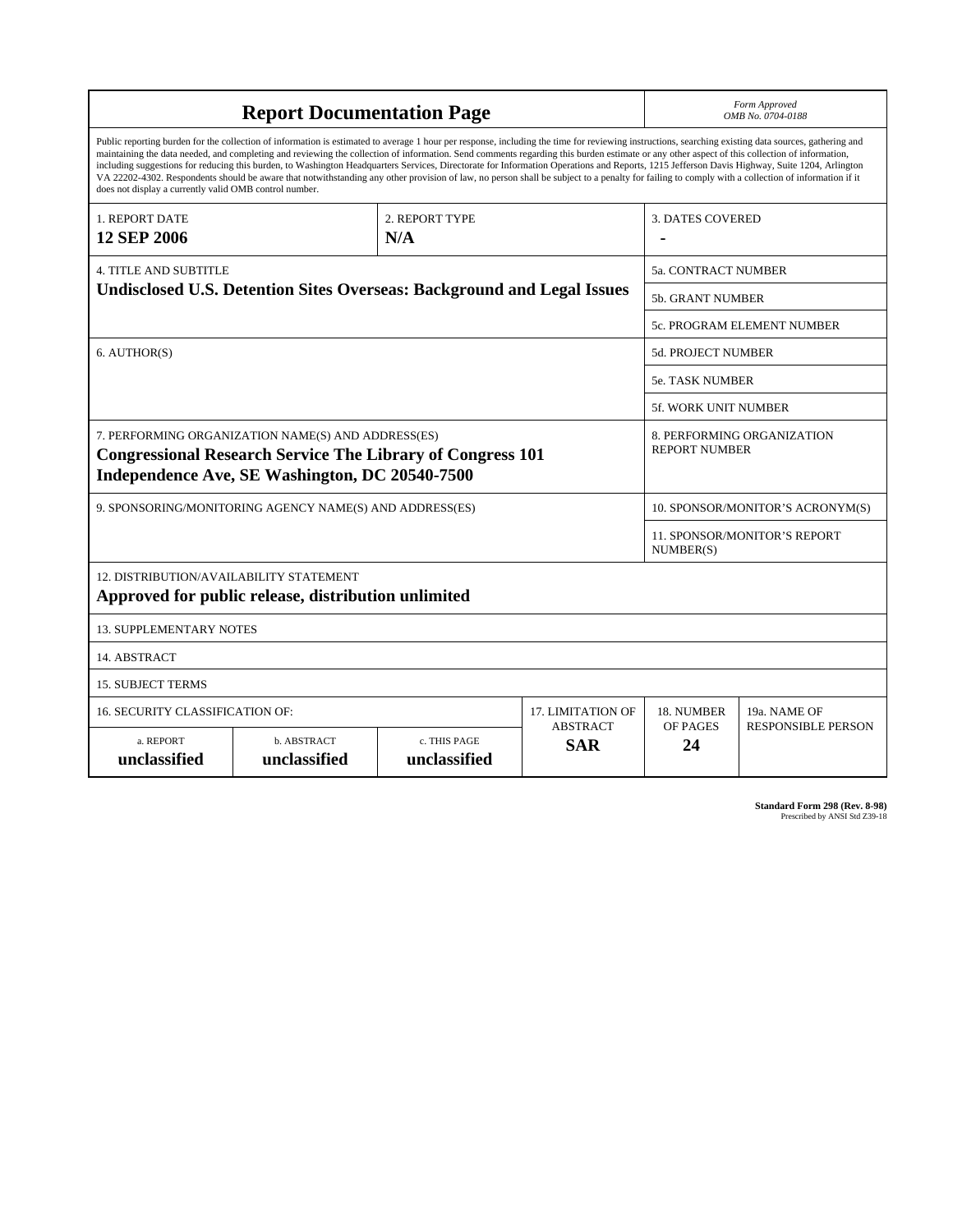## Undisclosed U.S. Detention Sites Overseas: Background and Legal Issues

#### **Summary**

President Bush's announcement on September 6, 2006, that 14 "high-value detainees" suspected of terrorist activity have been transferred from locations abroad to the U.S. detention facility at the Guantanamo Bay Naval Station confirmed the existence of secret U.S. prison facilities abroad, the subject of previously unsubstantiated media allegations and investigations by foreign governments and human rights bodies. The Bush Administration had neither admitted nor denied the allegations, but had defended the longstanding practice of transporting terrorist suspects to other countries through a process known as "extraordinary rendition." The Administration has reserved the option of establishing overseas prisons to hold and interrogate terrorist suspects that may be captured in the future.

The arrest, transfer, detention, and treatment of persons are governed by a web of human rights treaties and, in some cases, treaties regulating the conduct of armed conflict (humanitarian law), as well as customary international law related to either category of law. In the context of the "Global War on Terrorism" (GWOT), there are significant differences of opinion as to which legal regimes govern the arrest and detention of suspected terrorists. The Bush Administration has characterized the arrests and detentions as the wartime capture and internment of combatants, and has argued that human rights law is thus inapplicable. Prior to the Supreme Court's decision in *Hamdan v. Rumsfeld*, the Administration argued that treaties regarding humanitarian law did not apply to the detainees. However, the Supreme Court rejected the position that Al Qaeda fighters captured in Afghanistan are not entitled to any protection under the Geneva Conventions, finding instead that all persons captured in the context of an armed conflict are entitled at least to the minimum protections required under Common Article 3. Congress, in enacting the Detainee Treatment Act of 2006 (P.L. 109-163), prohibited cruel, inhuman, or degrading treatment of detainees in U.S. custody regardless of their geographical location.

States parties to human rights treaties generally agree to prevent violations of the civil rights of persons under their jurisdiction, which ordinarily entail the right to a trial or other process of law before a person can be deported or subjected to prolonged detention. The existence of secret prisons on a state's territory or the use of its airfields to transport prisoners, with or without the involvement or knowledge of the government involved, may entail a breach of international obligations.

This report provides background information regarding the controversy and discusses the possible legal frameworks that may apply. It is based on available open-source documentation, as cited, and not on any independent CRS investigation. It focuses on protections accorded to persons under international law, and is not intended to address intelligence operations or policy. It also focuses primarily on the allegations relating to Europe, although other countries may be involved, and includes in its appendix a status discussion concerning relevant investigations being conducted by the European Parliament and the Council on Europe.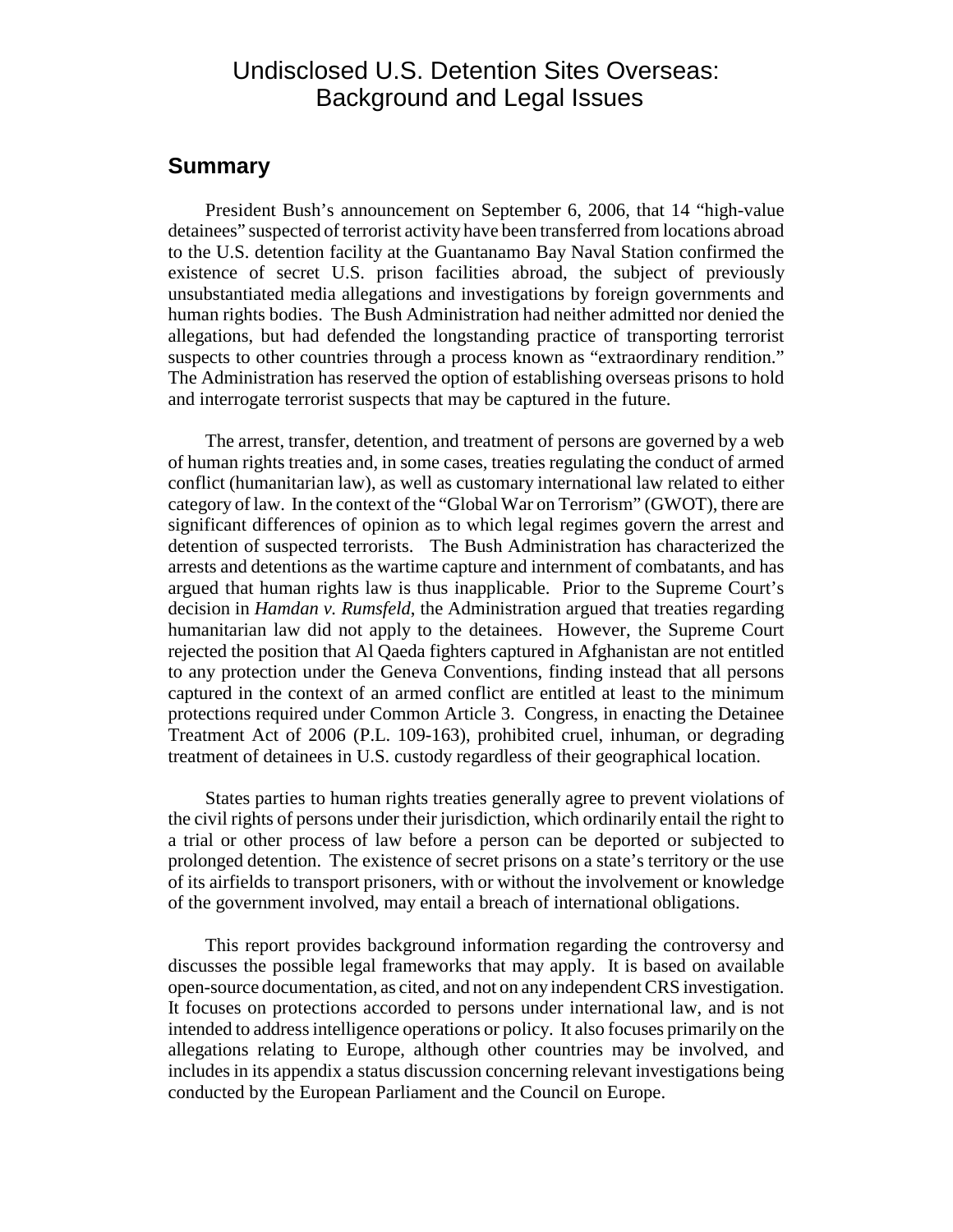## **Contents**

| Venice Commission Opinion on Legal Obligations  19 |  |
|----------------------------------------------------|--|
|                                                    |  |
|                                                    |  |
|                                                    |  |
|                                                    |  |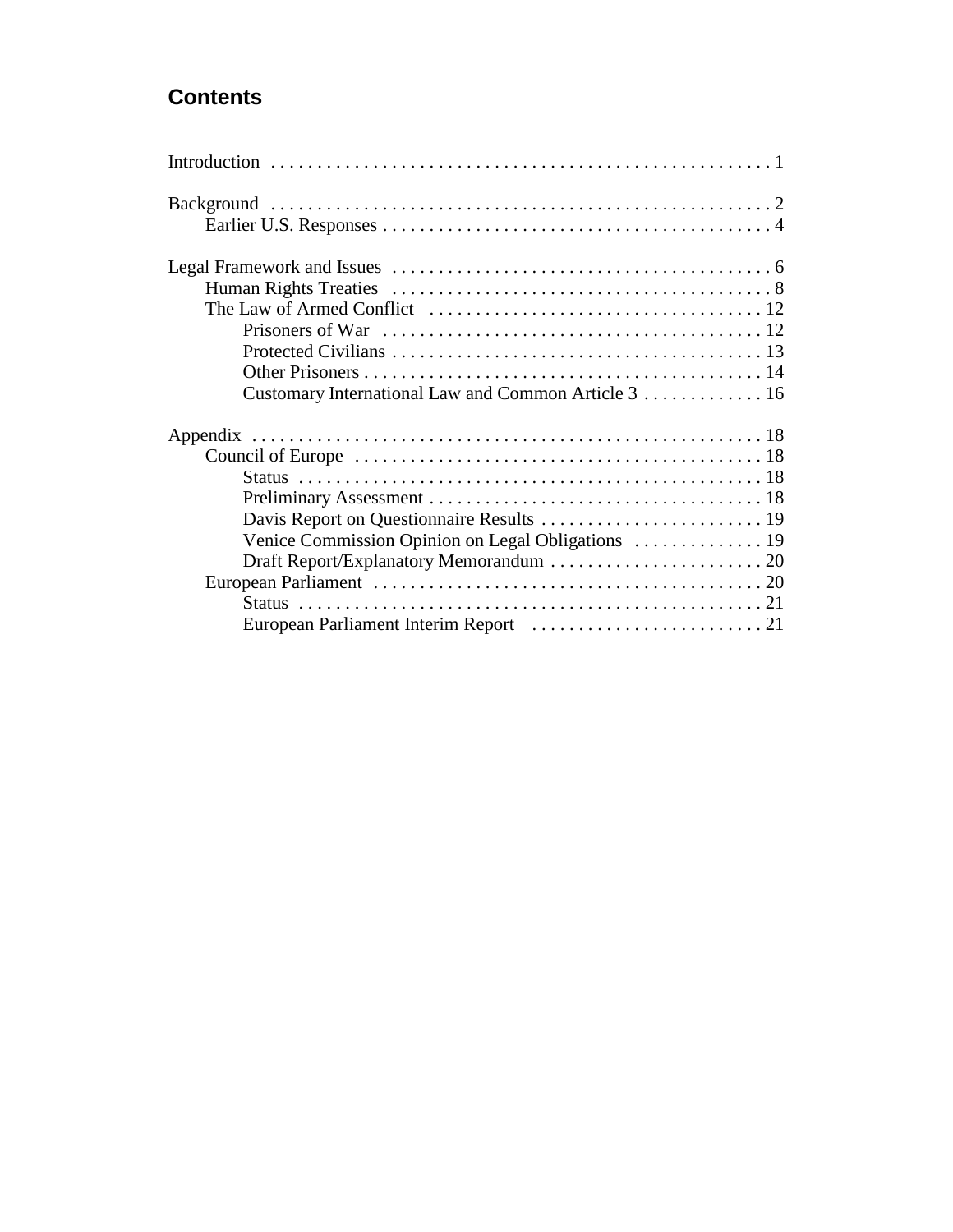## Undisclosed U.S. Detention Sites Overseas: Background and Legal Issues

### **Introduction**

On September 6, 2006, in an address that was part of a series of speeches on the war on terrorism, President Bush provided new information on the capture and detention of suspected terrorists since September  $11<sup>1</sup>$ . He announced the transfer of 14 terrorist suspects to the U.S. military facility at Guantanamo Bay from CIA custody in locations outside of the United States. While the central thrust of the speech promoted the President's proposal to use military commissions to try terrorists, $2$  it also provided for the first time official acknowledgment of the existence of a previously classified international CIA program to detain and question suspected terrorists and operatives. The *Washington Post*, and subsequently several other news sources, had reported on a CIA network of secret detention facilities in November 2005 (see background section, below), but U.S. officials neither confirmed nor denied their existence until the President's speech.

According to President Bush, the CIA program remains vital to the security of the United States and has "saved innocent lives" by providing key information to intelligence agencies that helped prevent terrorist attacks on the United States, identifying further suspects, and revealing details about how al Qaeda operates. President Bush stated that the CIA program detained "only a limited number of terrorists at any given time." He also said that, with the announced transfer of the 14 detainees to Guantanamo, there are "now no terrorists in the CIA program."

President Bush said he would not reveal where the CIA's detention facilities had been located, how many of them there were, or how many suspects had been questioned under the program. He stated that the program, reportedly set up pursuant to a secret presidential directive he issued September 17, 2001, $3$  was subject to multiple legal reviews and conducted by carefully selected and screened CIA officers. He reiterated that "the United States does not torture."

 $<sup>1</sup>$  For full text of the speech, see "President discusses creation of military commissions to try</sup> suspected terrorists," Office of the Press Secretary, the White House, September 6, 2006.

<sup>2</sup> For more on current proposals for military commissions, see CRS Report RL31600, *The Department of Defense Rules for Military Commissions: Analysis of Procedural Rules and Comparison with Proposed Legislation and the Uniform Code of Military Justice*, by Jennifer K. Elsea.

<sup>3</sup> *See* David Johnston, *At a Secret Interrogation, Dispute Flared Over Tactics*, N.Y. TIMES, Sep. 10, 2006, at 1, 20.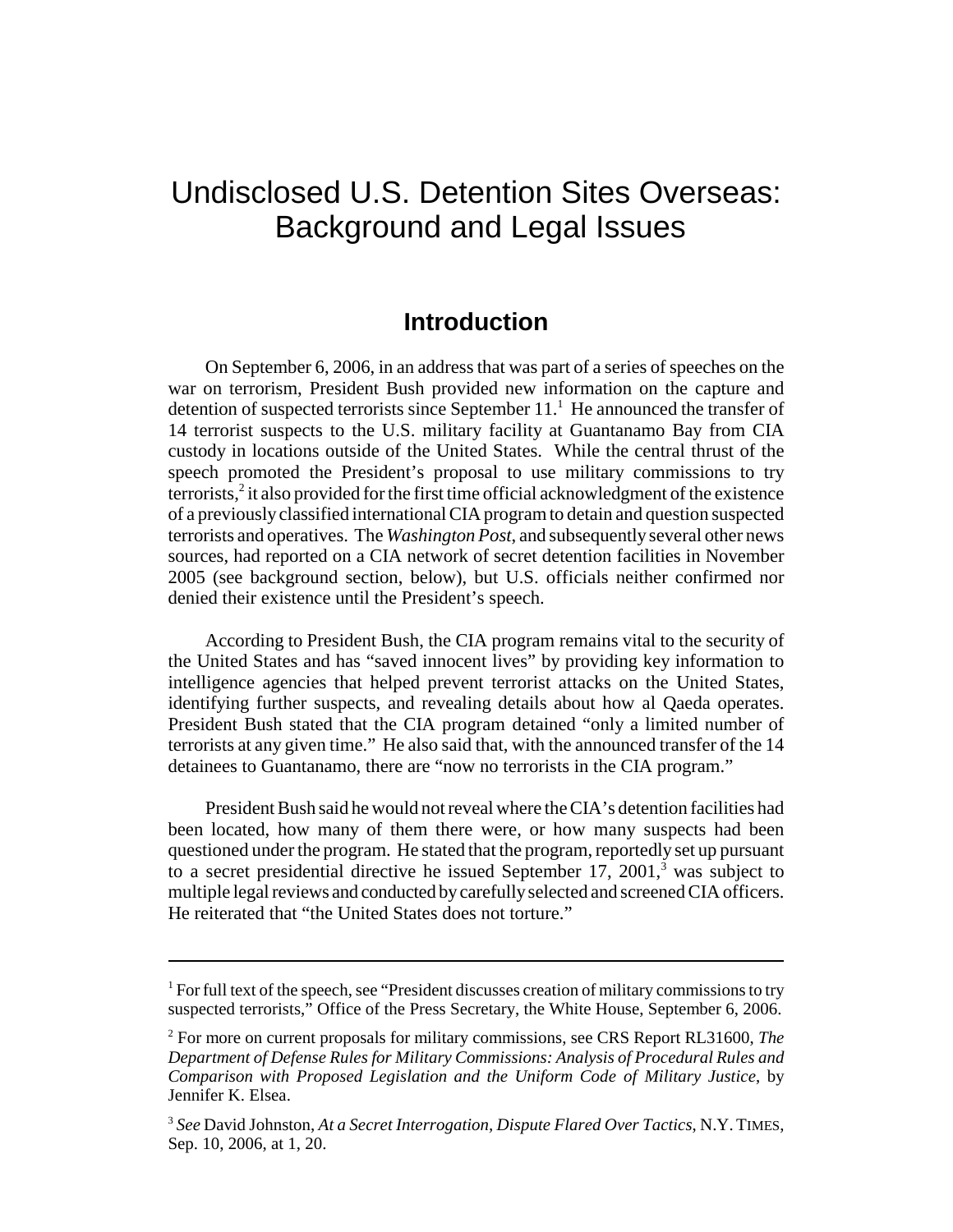It is unclear to what extent the President's address resolves speculation about secret prison sites or fuels greater scrutiny into the program and the practices of U.S. intelligence agencies overseas. By consolidating detainees in a single site at Guantanamo with some international access, some say the United States and its allies can "turn a page" on the matter of unknown classified detainee locations.<sup>4</sup> However, others believe that President Bush's announcement opens up the possibility for more questions and greater scrutiny, especially in Europe, where numerous international organizations and human rights groups have been seized with this issue for several months. Some European officials, for example, have said that the President's announcement has given new impetus to the importance of their ongoing investigations. In addition, as the Administration has asserted the right to revive the CIA program in the future, the topic may not just concern past practices.

There are significant differences of opinion within the world community as to which legal regimes govern the arrest and detention of suspected terrorists. The Bush Administration has characterized the arrests and detentions as the wartime capture and internment of combatants. Other states, however, may not share the view that the "Global War on Terrorism" is an actual armed conflict taking place on all territories, in particular with respect to operations carried out on their own territory. They may regard their obligations under international law with respect to persons arrested in, transported through, or detained on their territory in terms of human rights treaties in addition to or in lieu of humanitarian law. There may also be differences with respect to the interpretation of substantive provisions of the various treaties and other sources of law.

This report provides background information regarding the controversy and discusses the possible legal frameworks that may apply. It is based on available open-source documentation, as cited, and not on any independent CRS investigation into factual allegations. It focuses on protections accorded to persons under international law, and is not intended to address intelligence operations or policy. It also focuses primarily on the allegations relating to Europe, although the practice extended elsewhere, and includes in its appendix a status discussion concerning the relevant investigations conducted by the European Parliament and the Council on Europe.

## **Background**

After September 11, periodic news stories addressing the conduct of the global war on terrorism would focus on the capture, treatment, and extra-judicial transfer of suspected terrorists from U.S. custody to third countries. A November 2, 2005, *Washington Post* story went beyond earlier reporting on terrorist transfers and described a global prison system set up by the CIA after the September 11 terrorist attacks. This system reportedly extended well beyond publicly known U.S. detention centers in Iraq, Afghanistan, and Guantanamo Bay, Cuba, to include secret facilities

<sup>&</sup>lt;sup>4</sup> See "Update on detainee issues and military commissions legislation," briefing by John Bellinger III, State Department Legal Advisor, September 7, 2006, *available at* [http://www.state.gov/s/l/rls/71939.htm].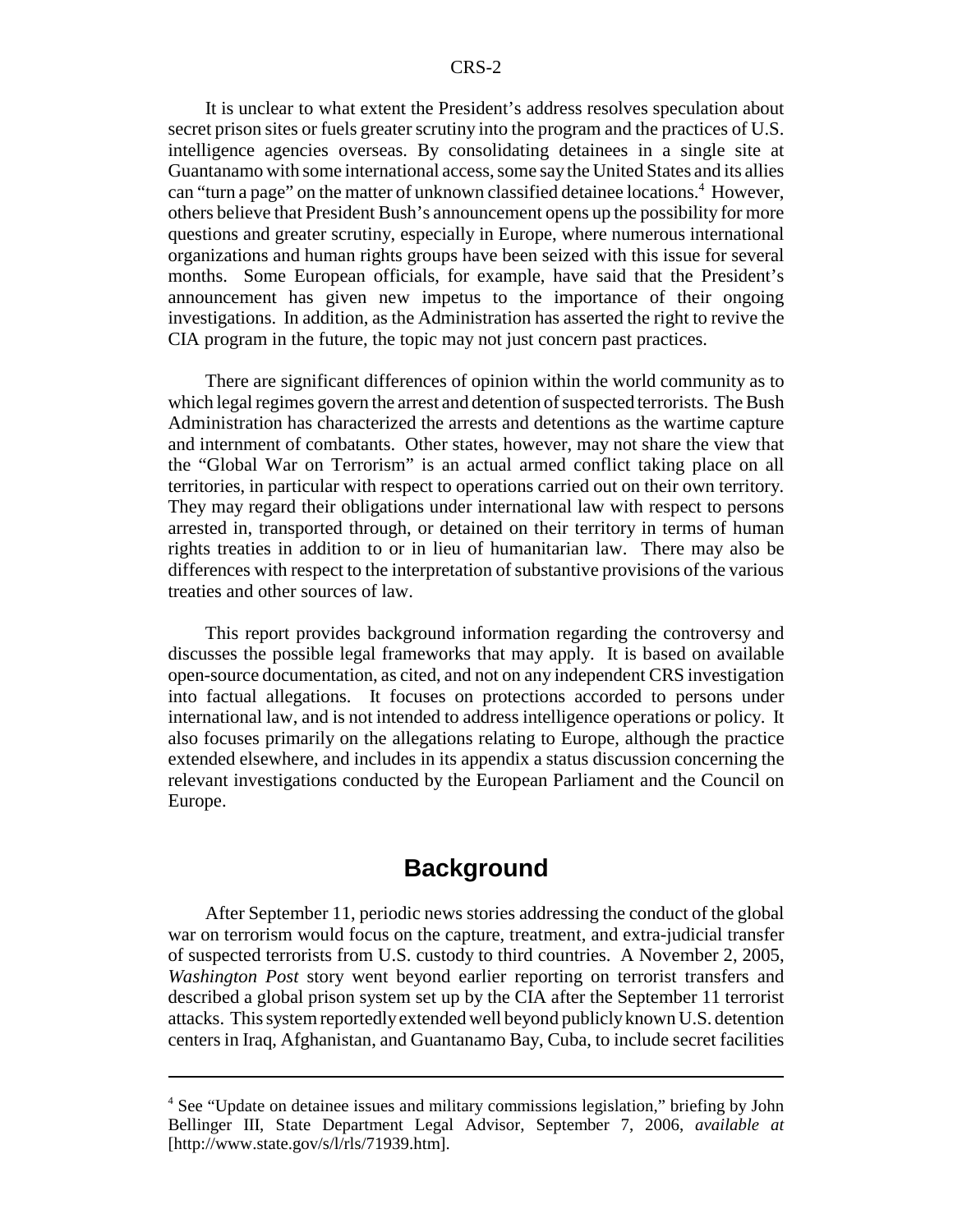(referred to as "black sites") in eight countries, including Thailand, Afghanistan, and "several democracies in Eastern Europe." The newspaper said it was withholding the names of the European countries at the request of senior U.S. officials.<sup>5</sup> It said that the CIA set up the facilities under its covert action authority. The internment policy, as reported, in some cases incorporated the already known practice of extraordinary rendition, in which covert means are used to detain terrorist suspects and transport them to certain countries for purposes such as interrogation.<sup>6</sup>

Shortly thereafter, the non-governmental organization Human Rights Watch (HRW) stated that its independent research corroborated the *Washington Post* allegations about the existence of detention facilities in eastern Europe. Utilizing flight records, HRW's research asserted that the CIA made use of airfields and other military facilities in Poland and Romania to move prisoners to and from Europe, Afghanistan, and the Middle East in 2003 and 2004. It said that these sites in Poland and Romania could therefore be possible locations for the alleged secret detention facilities.7

On April 5, 2006, Amnesty International (AI) released a report on the U.S. rendition program.<sup>8</sup> It cited the cases of three individuals who allege that they had been detained by the United States, held in secret facilities, possibly in Djibouti, Afghanistan, and "Eastern Europe," and eventually released. The report speculated that the sites in Europe could have been located in the Balkans or South Caucasus states. AI officials alleged that "literally thousands" of CIA flights have been carried out into Europe for detention in black sites and rendition outside of Europe.<sup>9</sup>

The allegations made in these and other reports triggered several actions by international organizations in Europe. In particular, the Council of Europe and the European Parliament have taken the lead in launching inquiries and formal investigations. The Venice Commission, an advisory body of the Council of Europe, issued a preliminary legal opinion on member states' obligations on human rights and treatment of detainees.<sup>10</sup> The U.N. Human Rights Committee recommended in July,

<sup>5</sup> Priest, Dana. "CIA holds terror suspects in secret prisons," *The Washington Post*, November 2, 2005, p. A1. Subsequent *Post* stories on this topic continued to refrain from naming specific east European countries.

<sup>6</sup> Well before the aforementioned *Washington Post* story, several media reports, especially in Europe, addressed the subject of post-September 11 rendition flights from Europe.

<sup>&</sup>lt;sup>7</sup> Human Rights Watch press release, Nov. 7, 2005.

<sup>&</sup>lt;sup>8</sup> "Below the radar: Secret flights to torture and disappearance," Amnesty International Report, AMR 51/051/2006, April 5, 2006. Text available at [http://www.amnesty.org].

<sup>&</sup>lt;sup>9</sup> "Amnesty International report details secret U.S. prisons," National Public Radio, April 5, 2006.

<sup>&</sup>lt;sup>10</sup> Formally known as the European Commission for Democracy Through Law, the Venice Commission advises the Council of Europe on constitutional matters. For full text of its Opinion, see [http://www.venice.coe.int/docs/2006/CDL-AD(2006)009-e.asp] [hereinafter "Venice Commission Report"].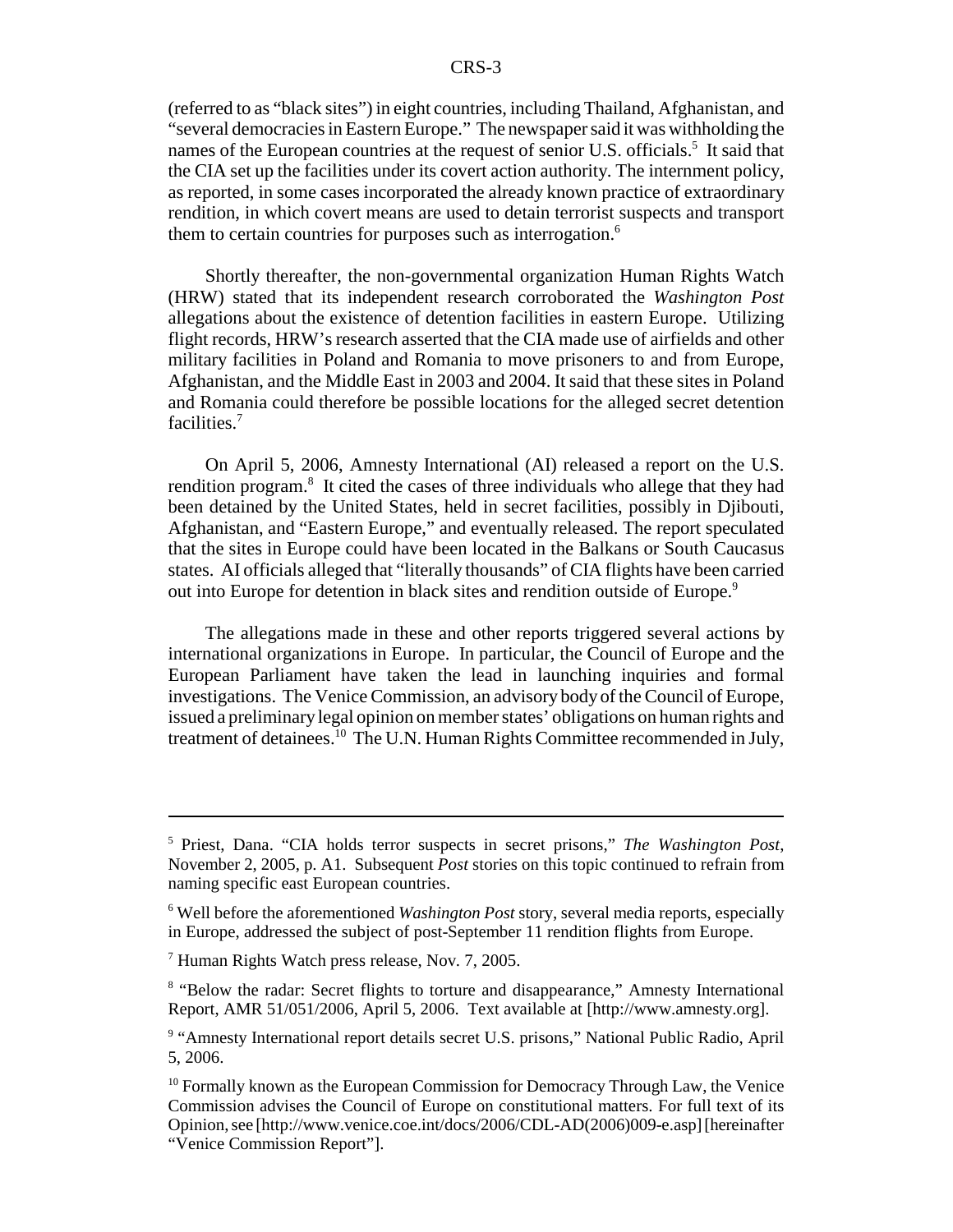2006, that any secret detention facilities be abolished and that all detainees enjoy full legal protections.<sup>11</sup>

Most of these efforts have involved inquiries into European, rather than U.S., actions, in accordance with the mandates of those institutions. As of mid-2006, none had found specific evidence to substantiate media allegations of U.S. secret prisons in Europe. However, various additional allegations about aspects of European government cooperation with U.S. intelligence have been raised and investigations into possible violations of human rights obligations continue. Moreover, the allegations spurred greater European public interest in U.S. intelligence activities in Europe and European oversight of these activities.

[A status discussion concerning the reports and findings of the European Parliament and Council of Europe inquiries is included in the Appendix.]

Some international reaction to President Bush's disclosure of the CIA program, especially in Europe, was skeptical. Terry Davis, Secretary-General of the Council of Europe, called it "just one piece of the truth." In particular, many officials have called on the United States to reveal the location of the sites, which the Administration has stated it will not do. Officials leading the European investigations have indicated they will pursue their inquiries within their jurisdictions.

On the other hand, some observers have suggested that European governments may not be eager to insist on investigating CIA activities in Europe too closely, or provide information that might reveal their cooperation with the CIA. Since September 11, the United States and many European countries, as well as the European Union as an institution, have promoted intensive trans-Atlantic cooperation on counter-terrorism and judicial processes. U.S.-European cooperation in countering the terrorist threat has been a consistent theme of annual U.S.-EU summits. U.S. officials often emphasize the close U.S.-European relationship in information and intelligence sharing and in law enforcement efforts.<sup>12</sup> However, many officials acknowledged that further inquiry and discussion would likely follow. $13$ 

#### **Earlier U.S. Responses**

Before President Bush's disclosure, U.S. officials refrained from publicly responding to allegations on U.S. intelligence activities, including alleged detention

<sup>&</sup>lt;sup>11</sup> *See* Human Rights Committee, Consideration of Reports Submitted By States Parties under Article 40 of the Covenant (Advance Unedited Version), United States of America (87th. Sess. July 2006), *available online at* [http://www.ohchr.org/english/bodies/hrc/ hrcs87.htm].

 $12$  For example, see Fried, Daniel, Assistant Secretary for European and Eurasian Affairs, testimony before the House International Relations Committee, March 8, 2006.

<sup>13</sup> For example, see Brinkley, Joel, "Rice calms NATO on treatment of suspects," *The New York Times*, December 9, 2005; National Public Radio *Talk of the Nation*, transcript, December 8, 2005.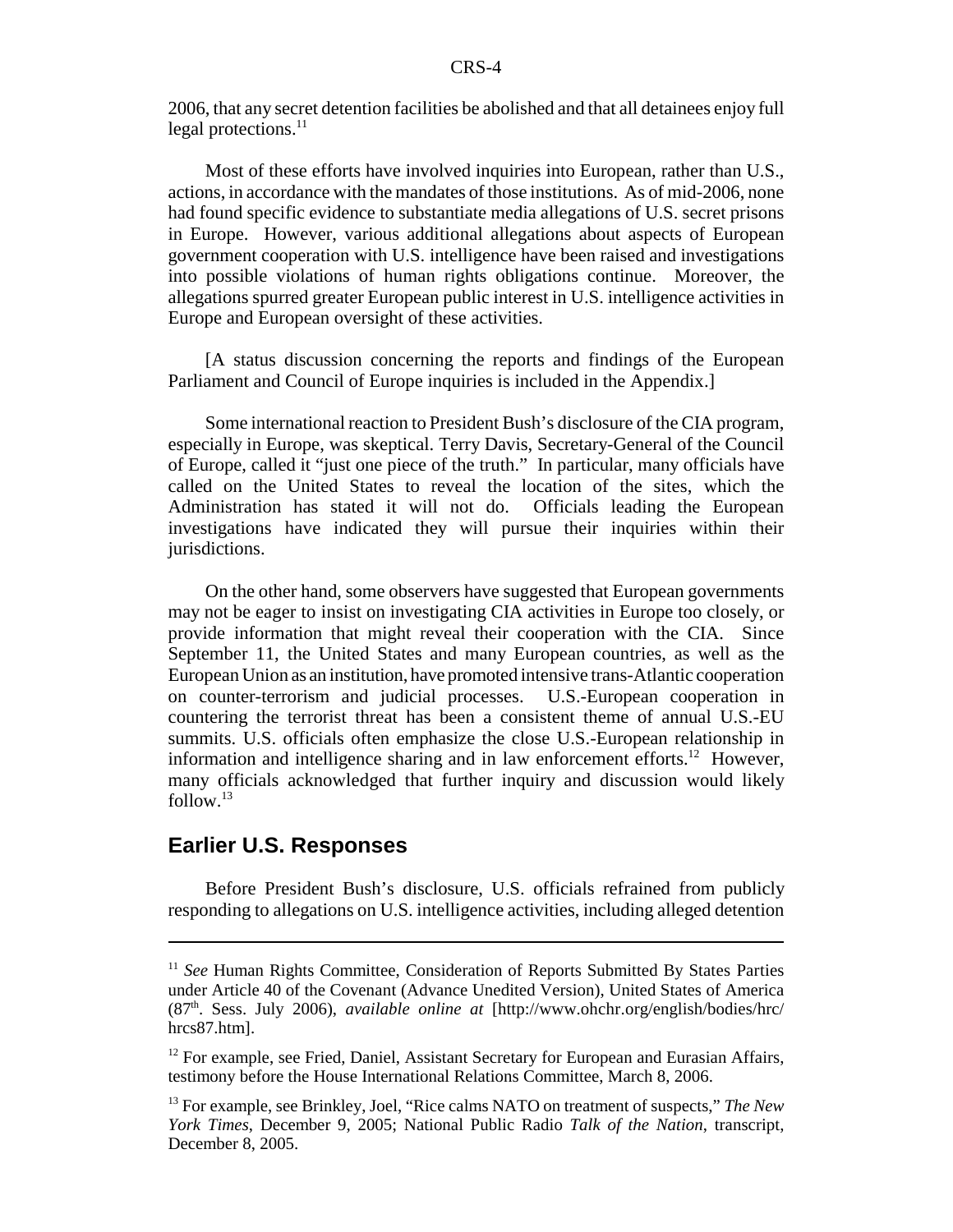sites beyond U.S. detainee operations in Guantanamo Bay, Afghanistan, and Iraq. They would neither confirm nor deny the existence of a global detention program, or allegations regarding specific sites and their locations.

Shortly after the *Washington Post* story broke in late 2005, Secretary of State Rice addressed several aspects of U.S. conduct in the war on terror to the international media in the context of her trip to Europe in December 2005. She elaborated on policy aspects related to the transfer of terrorism suspects and common challenges and dilemmas faced by Europe and the United States in prosecuting the war on terrorism. Among other things, she asserted that the United States fully upholds and complies with its laws and treaty obligations, which prohibit acts of torture or other cruel and inhuman treatment. She also defended the decades-long practice of rendition of suspects from place of capture to their home country or to third countries. She asserted that renditions have been carried out by many countries, not just the United States, that they are permissible under international law, and that they provide a "vital tool in combating transnational terrorism."14

Media accounts of Secretary Rice's private meetings with her European counterparts suggested that many officials, if not the European media or nongovernmental sector, were assuaged by their discussions and by Rice's elaboration of U.S. policy regarding international legal obligations. In March, U.S. Attorney General Alberto Gonzales addressed European concerns about rendition during a visit to London. Denying allegations of mistreatment of detainees, Gonzales stated that the United States does not transport anyone to countries where it is believed that individual will be tortured, and that the United States seeks assurances from countries receiving custody of a detainee that the individual will not be tortured.<sup>15</sup> In a meeting with the U.N. Committee Against Torture in May, State Department Legal Advisor John Bellinger III, while not commenting on alleged intelligence activities, urged outside observers not to concentrate disproportionately on the allegations or believe every allegation that emerged.<sup>16</sup>

Some media reports suggest that the CIA program had been the topic of internal debate within the Bush Administration for the past two years, finally culminating in Bush's announced transfer of the 14 detainees to Guantanamo from secret CIA facilities.<sup>17</sup>

<sup>&</sup>lt;sup>14</sup> "Remarks upon her departure for Europe," Secretary of State Condoleezza Rice, Andrews Air Force Base, December 5, 2005, *available at* [http://www.state.gov/secretary/ rm/2005/57602.htm]. For more statements by Administration officials on rendition and torture, see CRS Report RL32890, *Renditions: Constraints Imposed by Laws on Torture*, by Michael Garcia.

<sup>&</sup>lt;sup>15</sup> U.S. Fed News Service, March 7, 2006.

<sup>&</sup>lt;sup>16</sup> Opening Remarks, John B. Bellinger, III, May 5, 2006, available at [http://www.usmission.ch].

 $17$  Linzer, Dafna and Glenn Kessler, "Decision to move detainees resolved two-year debate among Bush advisers," *The Washington Post*, September 8, 2006.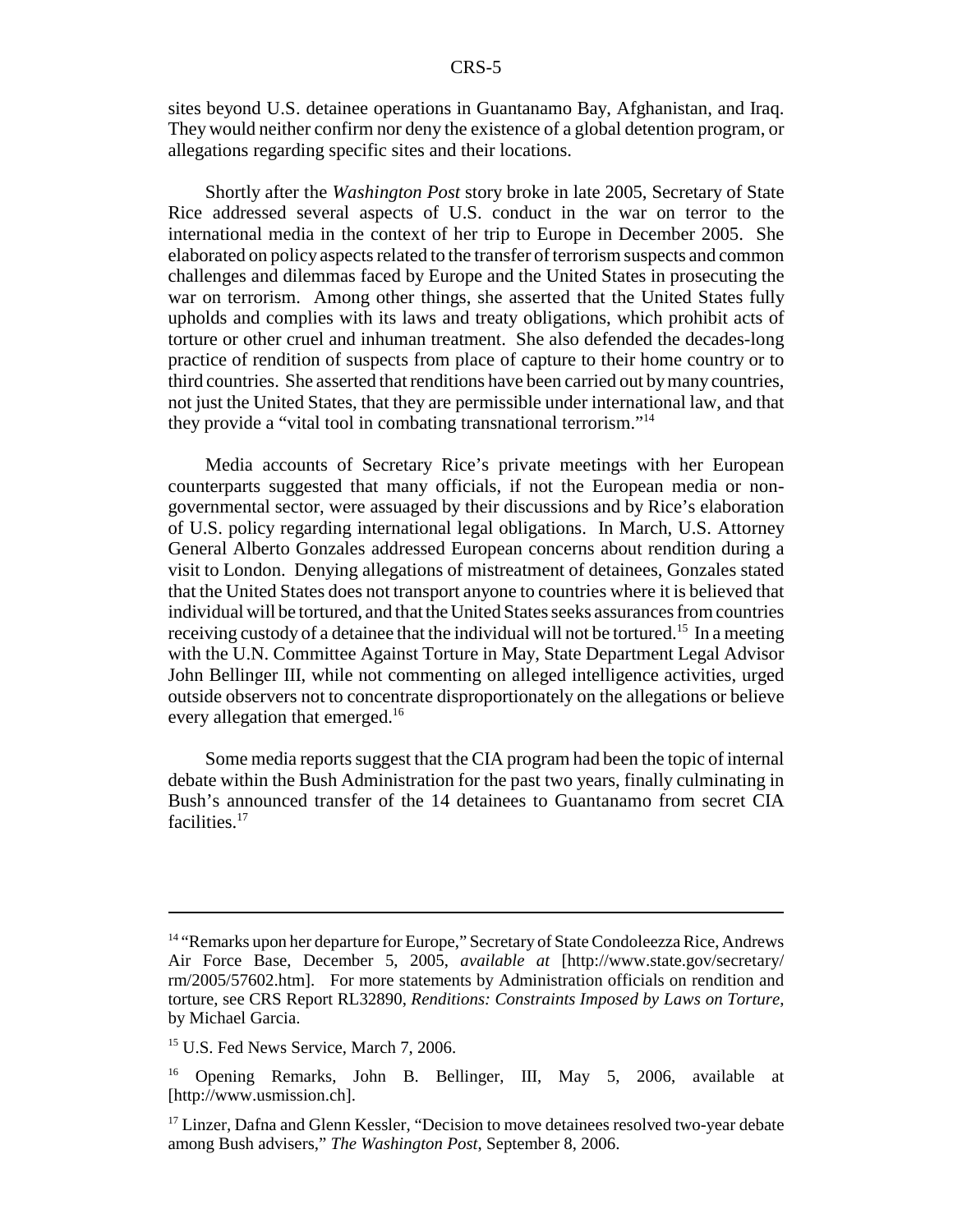### **Legal Framework and Issues**

The arrest, transfer, detention, and treatment of persons are governed by a web of human rights treaties and in some cases, treaties regulating the conduct of armed conflict, $^{18}$  as well as relevant tenets of customary international law.<sup>19</sup> In general, during peacetime, human rights law applies. The law of war, also called international humanitarian law, applies only during an armed conflict. The extent to which human rights law remains in force during wartime is the subject of debate.

In the context of the "Global War on Terrorism" (GWOT), there are significant differences of opinion as to which legal regimes govern the arrest and detention of suspected terrorists. The Bush Administration characterizes the arrests and detentions as the wartime capture and internment of combatants, and argues that human rights law is thus inapplicable.<sup>20</sup> The Administration previously took the position that the Geneva Conventions applicable to international armed conflicts<sup>21</sup>

<sup>&</sup>lt;sup>18</sup> In particular, the Geneva Conventions of 1949 regulates the treatment of wartime prisoners. Geneva Convention for the Amelioration of the Condition of the Wounded and Sick in Armed Forces in the Field, 6 U.S.T. 3114; Geneva Convention for the Amelioration of the Condition of Wounded, Sick and Shipwrecked Members of Armed Forces at Sea, 6 U.S.T. 3217; Geneva Convention Relative to the Treatment of Prisoners of War, 6 U.S.T. 3316 [hereinafter "GPW"]; Geneva Convention Relative to the Protection of Civilian Persons in Time of War, 6 U.S.T. 3516 [hereinafter "GC"], (entered into force Oct. 21, 1950)[hereinafter referred to collectively as the "Geneva Conventions"].

<sup>19</sup> *See* RESTATEMENT (THIRD) OF FOREIGN RELATIONS LAW OF THE UNITED STATES, § 702 (describing customary international law of human rights as prohibiting states from practicing, encouraging, or condoning, among other violations, "prolonged arbitrary detention," the "disappearance of individuals," and "torture or other cruel, inhuman, or degrading treatment or punishment"). The United States has taken the position that the prohibition against arbitrary detention exists as a norm under customary international law. *See* RICHARD B. LILLICH & HURST HANNUM, INTERNATIONAL HUMAN RIGHTS: PROBLEMS OF LAW, POLICY AND PRACTICE 136 (3d ed. 1995) (citing Memorial of the United States, Case Concerning United States Diplomatic and Consular Staff in Tehran (U.S. v. Iran), 1980 I.C.J. Pleadings 182 n.36 (Jan. 12, 1980)).

<sup>20</sup> *See, e.g.*, Response of the United States to Request for Precautionary Measures - Detainees in Guantanamo Bay, Cuba to the Inter-American Commission on Human Rights, Organization of American States 25 (2002)("It is humanitarian law, and not human rights law, that governs the capture and detention of enemy combatants in an armed conflict."); Letter by the Permanent Representative of the United States of America to the United Nations and Other International Organizations in Geneva, to the Office of the High Commissioner for Human Rights (Jan. 31, 2006), *reprinted as* Appendix II to the United Nations High Commission on Human Rights, Report of the Chairman of the Working Group on Arbitrary Detention *et al*. on the Situation of Detainees at Guantanamo Bay, E/CN.4/2006/120 (Feb. 15, 2006)(disputing report's assumption that the International Covenant on Civil and Political Rights [ICCPR] applies to Guantanamo detainees "because the United States 'is not currently engaged in an international armed conflict between two Parties to the Third and Fourth Geneva Conventions'").

 $21$  Common Art. 2 of the Geneva Conventions defines "international armed conflict" as "all cases of declared war or of any other armed conflict which may arise between two or more (continued...)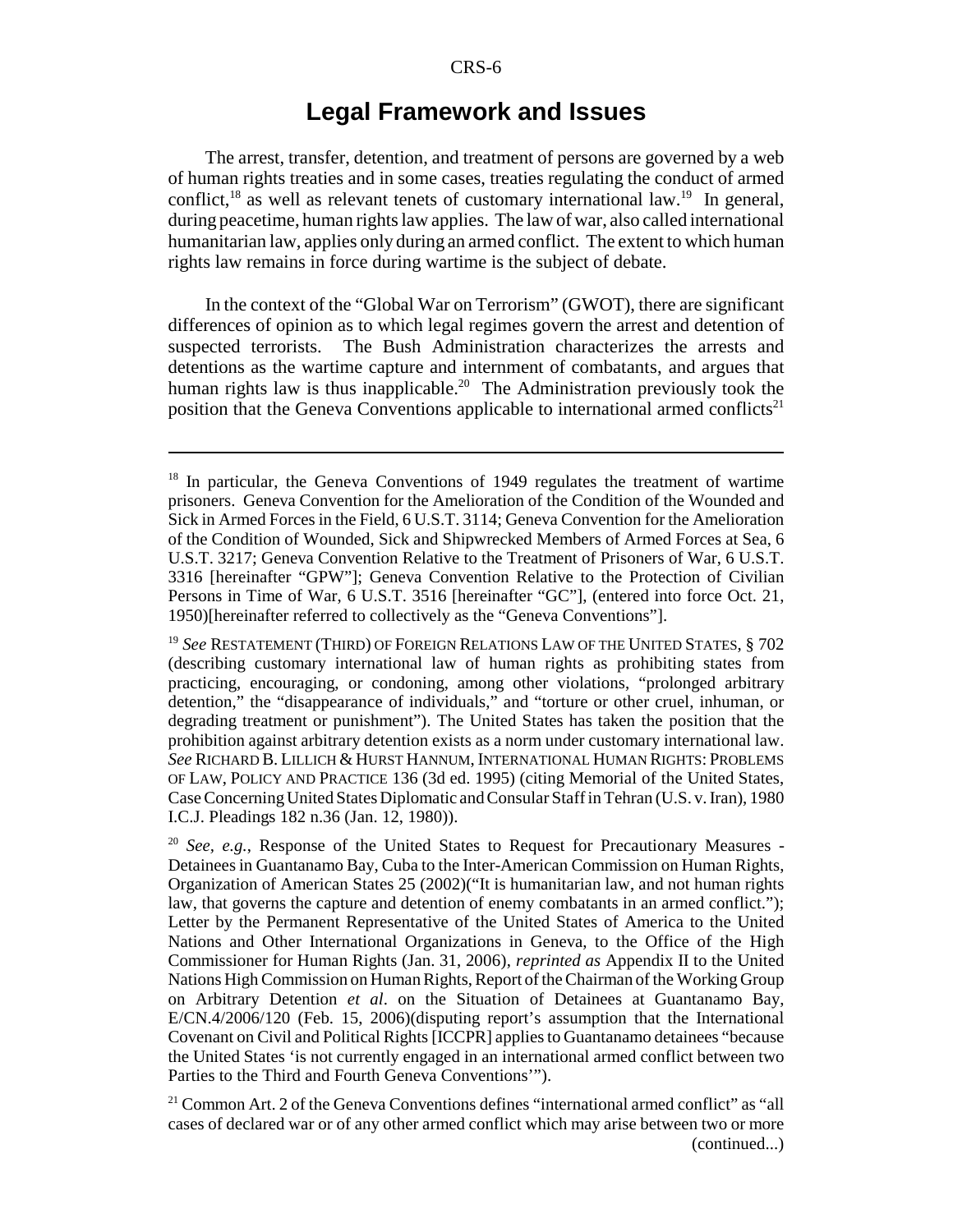do not apply with respect to Al Qaeda, because Al Qaeda is neither a state nor a party to the Conventions, and that the minimal set of rights set forth in the Conventions for armed conflicts "not of an international nature" do not apply because the GWOT is international in scope.<sup>22</sup> However, the Supreme Court rejected that position in Hamdan v. Rumsfeld,<sup>23</sup> interpreting Common Article 3 of the Geneva Conventions to apply regardless of the nature of the conflict. *Hamdan* left ambiguous whether any part of the Geneva Conventions applies with respect to terrorist suspects captured in territory where no actual armed conflict is taking place.<sup>24</sup> However, the Bush Administration appears to have accepted that Common Article 3 covers the "war against Al Qaeda." Congress, in enacting the Detainee Treatment Act of 2006 as part of National Defense Authorization Act for FY2006 (P.L. 109-163), used human rights terminology in explicitly prohibiting the "cruel, inhuman and degrading treatment or punishment of persons under the detention, custody, or control of the United States Government." This provision, known as the McCain Amendment, defines "cruel, unusual, and inhuman treatment or punishment" to cover those acts prohibited under the Fifth, Eighth, and Fourteenth Amendments to the Constitution, as stated in U.S. reservations to the U.N. Convention Against Torture and Other Forms of Cruel and Inhuman or Degrading Treatment or Punishment (CAT).<sup>25</sup>

While the *Hamdan* decision respecting the application of humanitarian law to Al Qaeda was generally viewed abroad as a positive development, its legal implications are unclear. Many in the world community see the GWOT as a "fight" or "struggle" against terrorists<sup>26</sup> — but not a war — implying that apart from the

23 Hamdan v. Rumsfeld, 126 S.Ct. 2749 (2006).

24 For a summary and analysis of the *Hamdan* decision, see CRS Report RS22466, *Hamdan v. Rumsfeld: Military Commissions in the 'Global War on Terrorism'* , by Jennifer K. Elsea.

<sup>25</sup> Convention Against Torture and Other Cruel, Inhuman or Degrading Treatment or Punishment, G.A. Res. 39/46, Annex, 39 U.N. GAOR Supp. No. 51, U.N. Doc. A/39/51 (1984) [hereafter "CAT"]. Ratified by the United States in 1994, CAT prohibits parties from engaging in torture, and requires them to take measures to prevent "cruel, unusual, and inhuman treatment or punishment" within any territories under their respective jurisdictions. *Id.* arts. 1-3, 16.

 $21$  (...continued)

of the High Contracting Parties, even if the state of war is not recognized by one of them." GPW art. 2.

<sup>22</sup> For more history and analysis, see CRS Report RL31367, *Treatment of 'Battlefield Detainees' in the War on Terrorism*, by Jennifer K. Elsea.

<sup>26</sup> *See, e.g.*, Mary Ellen O'Connell, *The Legal Case Against the Global War on Terror*, 36 CASE W.RES.J.INT'L L. 349 (2004); Louis Henkin, *War and Terrorism: Law or Metaphor*, 45 SANTA CLARA L. REV. 81 (2005); *see also* Venice Commission Report, *supra* note 10, at ¶¶ 32 *et seq*. (applying relevant agreements for international cooperation in the "fight against terrorism," which prescribe law enforcement measures); *id*. at ¶¶ 78-80 (opining that "the organised hostilities in Afghanistan before and after 2001 have been an "armed conflict" . . . [but] sporadic bombings and other violent acts which terrorist networks perpetrate in different places around the globe and the ensuing counter-terrorism measures, even if they are occasionally undertaken by military units, cannot be said to amount to an 'armed conflict' in the sense that they trigger the applicability of International Humanitarian (continued...)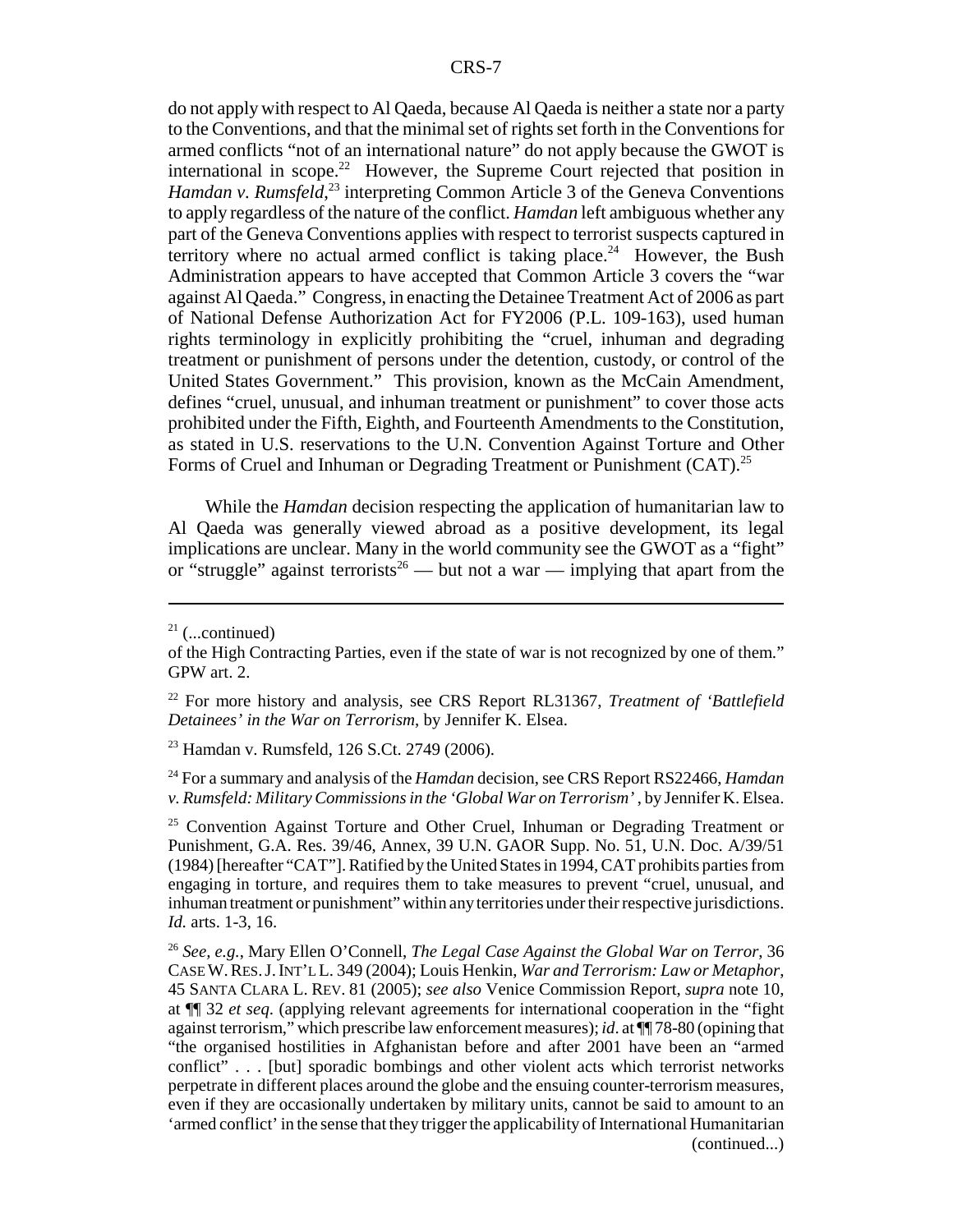conventional battlefield operations such as those conducted in Afghanistan, law enforcement measures are the appropriate means for addressing the terrorist threat. Under this view, at least those suspected terrorists who are captured outside of a theater of conventional armed conflict are entitled to the protection of human rights treaties. From this perspective, such persons would be entitled in most cases to a trial or other process of law to determine the lawfulness of their continued detention.

Many take the position that human rights treaties continue to apply regardless of whether a situation of armed conflict exists, except for those portions of the treaties that allow states to derogate in an emergency<sup>27</sup> and provisions that are superceded by a more specific provision of humanitarian law.<sup>28</sup> According to this perspective, all captives are protected by human rights law, but persons picked up in circumstances of an armed conflict or occupation are to be treated according to humanitarian law.<sup>29</sup> In any event, some argue, the legal regimes that exist with respect to various types of detainees are not really very different in application.<sup>30</sup> It is widely held by international legal experts that, at a minimum, all detainees are entitled to humane treatment that meets their basic needs, are to be protected against treatment that amounts to torture or inhumane, cruel or degrading treatment, and may not be subjected to punishment without a fair trial.

#### **Human Rights Treaties**

States have made numerous international agreements aimed at protecting the liberty of individuals from unlawful infringement by governments and others. The Universal Declaration of Human Rights (UDHR) prohibits arbitrary arrest, detention or exile.<sup>31</sup> The International Covenant on Civil and Political Rights (ICCPR)

<sup>29</sup> *See* Alfred de Zayas, *Human Rights and Indefinite Detention*, 87 INT'L REV. RED CROSS 15, 20 (2005).

<sup>30</sup> *See* Derek Jinks, *The Declining Significance of POW Status*, 45 HARV. INT'L L.J. 367 (2004).

 $26$  (...continued)

Law").

 $27$  International human rights treaties provide for the suspension of some rights in public emergencies in accordance with procedures set forth therein. *See, e.g.*, Derek Jinks, *International Human Rights Law and the War on Terrorism*, 31 DENV.J.INT'L L. & POL'Y 58, 64-65 (2002) (outlining derogation procedures in various human rights treaties).

<sup>28</sup> Under the concept of *lex specialis,* in cases where two different rules may be applied to the same subject-matter, the more specific rule controls. *See* Robert M. Chesney, *Leaving Guantánamo: The Law of International Detainee Transfers*, 40U.RICH.L.REV. 657 (2006) (describing *lex specialis* rule and noting its apparent wide-spread acceptance).

<sup>31</sup> Universal Declaration of Human Rights, G.A. Res. 217A (III), U.N. Doc. A/810 (1948). Although it is a General Assembly Resolution rather than a treaty, and is therefore technically non-binding, some if not most provisions are considered to be customary law. *See* Filartiga v. Pena-Irala, 630 F.2d 876, 882 (2d Cir. 1980); THEODOR MERON, HUMAN RIGHTS AND HUMANITARIAN NORMS AS CUSTOMARY LAW 82 (1989).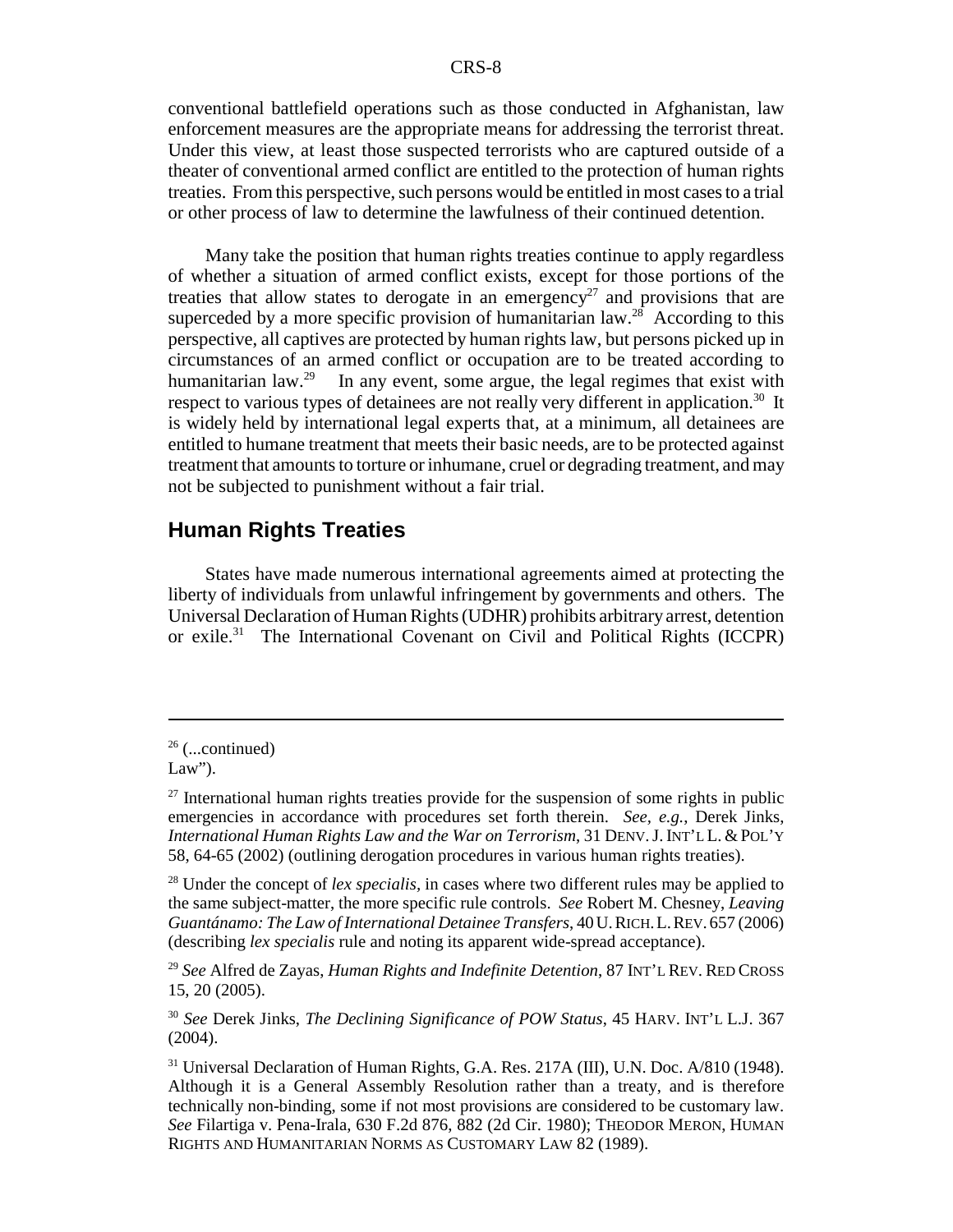prohibits the deprivation of liberty except as established by law.<sup>32</sup> The European Convention on Human Rights (ECHR) obligates each state party to secure the right to liberty and security of every person within its jurisdiction, and limits the circumstances under which persons may be arrested, detained, or deported.<sup>33</sup> The U.N. Convention Against Torture (CAT) prohibits torture and cruel, inhuman or degrading treatment of persons, including the extradition or transfer of an individual to a foreign country where it is likely that the person will be subjected to torture.<sup>34</sup> CAT parties may transfer persons to other countries if they receive "diplomatic assurances" from the receiving state that the individual will not be subject to torture, but the transferring state may retain some responsibility for ensuring proper treatment after the transfer.35

Although the right to be free from arrest and detention without established process of law appears to be generally well-recognized, the scope of persons to whom a state owes protection from violations is less well-established. Generally, a state is obligated to protect persons within its *jurisdiction*, but there are many types of jurisdiction a state may be entitled to exercise, and its obligations to persons may vary accordingly. For example, the ICCPR obligates each member to

a. the lawful detention of a person after conviction by a competent court;

b. the lawful arrest or detention of a person for non-compliance with the lawful order of a court or in order to secure the fulfilment of any obligation prescribed by law;

c. the lawful arrest or detention of a person effected for the purpose of bringing him before the competent legal authority on reasonable suspicion of having committed an offence or when it is reasonably considered necessary to prevent his committing an offence or fleeing after having done so;

d. the detention of a minor by lawful order for the purpose of educational supervision or his lawful detention for the purpose of bringing him before the competent legal authority;

e. the lawful detention of persons for the prevention of the spreading of infectious diseases, of persons of unsound mind, alcoholics or drug addicts or vagrants;

f. the lawful arrest or detention of a person to prevent his effecting an unauthorised entry into the country or of a person against whom action is being taken with a view to deportation or extradition.

34 CAT, *supra* note 25. CAT Article 3 provides that no state party "shall expel, return ('refouler') or extradite a person to another State where there are substantial grounds for believing that he would be in danger of being subjected to torture." For an analysis of CAT applicability to the renditions, see CRS Report RL32890, *Renditions: Constraints Imposed by Laws on Torture*, by Michael John Garcia.

<sup>35</sup> *See* Committee against Torture, Communication No 233/2003: Sweden. 24/05/2005 (Agiza v. Sweden), CAT/C/34/D/233/2003 (2005).

<sup>&</sup>lt;sup>32</sup> International Covenant on Civil and Political Rights, 999 U.N.T.S. 171 (1966) [hereinafter ICCPR]. Article 9 provides in part that "[n]o one shall be deprived of his liberty except on such grounds and in accordance with such procedure as are established by law." ICCPR art. 9(1).

<sup>33</sup> European Convention on Human Rights (ECHR) art. 5, Rome, 4.XI.1950, *available at* [http://conventions.coe.int/treaty/en/Treaties/Html/005.htm]. Detentions are limited to the following cases: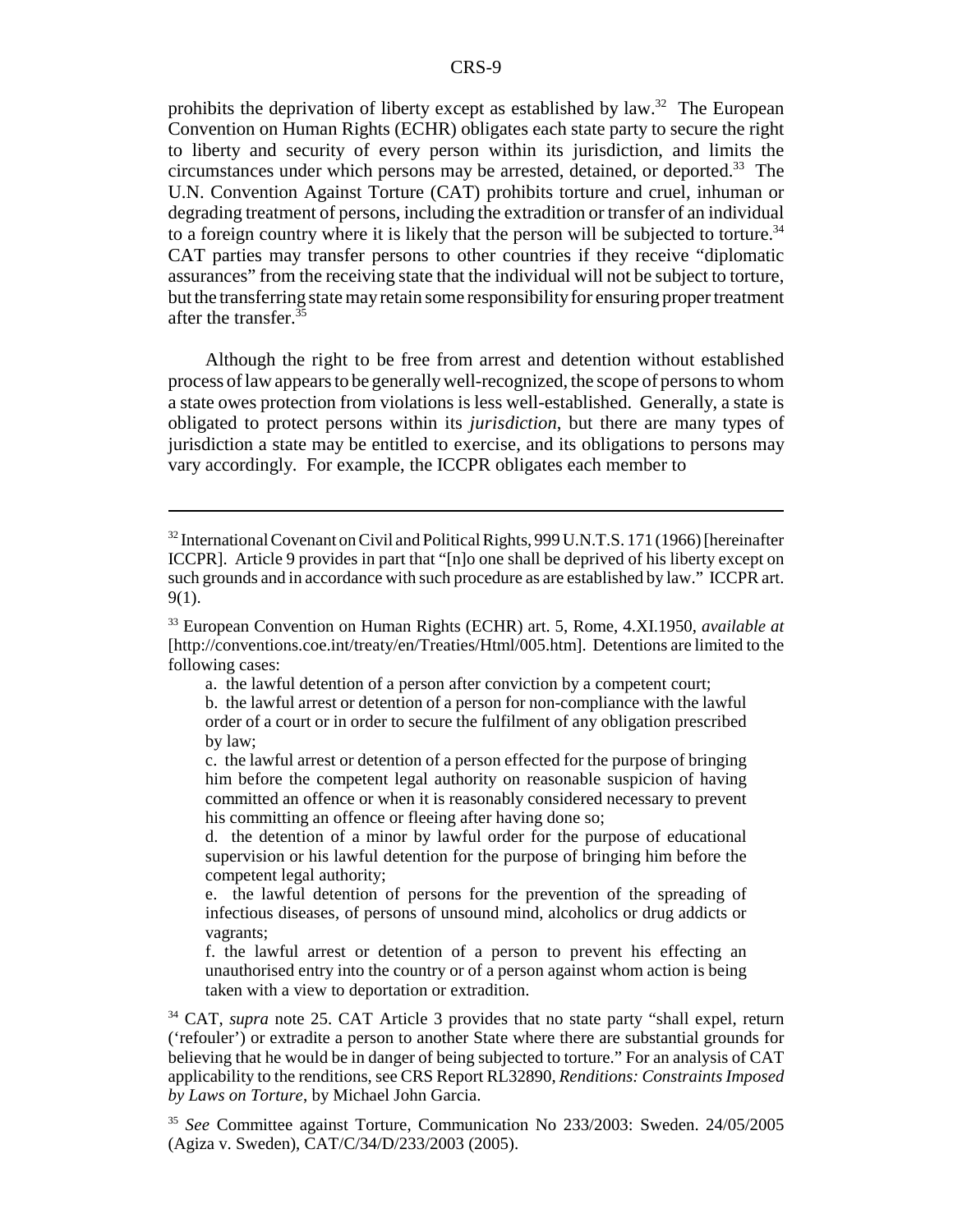respect and to ensure to *all individuals within its territory and subject to its jurisdiction* the rights recognized in the present Covenant, without distinction of any kind, such as race, colour, sex, language, religion, political or other opinion, national or social origin, property, birth or other status. (Emphasis added).<sup>36</sup>

It may be argued that the plain text of the ICCPR obligates states to protect only those individuals who are both within the territory of a state *and* subject to its jurisdiction, in which case a state's obligation may be limited depending on how both "territory" and "jurisdiction" are defined.37 If "territory" is understood to include only the exclusive sovereign territory of a state, for example, a state would incur no liability for conduct inconsistent with the standards set forth in the ICCPR if such conduct occurs in an area under its control or administration but outside its boundaries. If "jurisdiction" is understood to be territorially based, then the term would appear to be redundant, unless it can be read to limit the scope of jurisdiction within a state's territory, possibly excluding, for example, foreign military bases and embassies within the sovereign territory of the state, or persons not ordinarily subject to the jurisdiction of its courts, such as foreign heads of state and diplomats. Under this reading, it is possible to argue that neither the United States nor the country on whose territory a U.S.-run prison is located has any obligation under the ICCPR to persons held there. Even using a narrow definition of jurisdiction, however, many commentators point out that it would be difficult to argue that a state has no obligations regarding persons on its territory relative to their potential arrest or removal from its territory without due process of law.

However, if "jurisdiction" is interpreted as an additional factor describing the scope of the ICCPR's application, such that the convention obliges states to protect individuals within their territory *and* individuals subject to their jurisdiction, then a state's obligations might be read to extend beyond its borders into other areas where it exercises jurisdiction, such as on board its ships and aircraft and any territory overseas where it in fact exercises legal authority over persons, even if the state might not necessarily exercise control over the area. Under this construction, both the United States and the country on whose territory a U.S.-run prison is located would have an obligation to ensure that the rights of individuals detained there are respected pursuant to the ICCPR.

The U.N. Human Rights Committee, established by the ICCPR to monitor the implementation of its provisions,  $38$  has taken the second, broader position, namely that "a State party must respect and ensure the rights laid down in the Covenant to anyone within the power *or effective control* of that State party, *even if not situated*

<sup>36</sup> ICCPR, *supra* note 32, art. 2(1).

 $37$  For a discussion of the debate on extraterritorial application of human rights treaties, see Michael J. Dennis, *Application of Human Rights Treaties Extraterritorially in Times of Armed Conflict and Military Occupation*, 99 AM. J. INT'L L. 119 (2005).

<sup>38</sup> ICCPR, *supra* note 32, art. 40. The Human Rights Committee's published comments interpreting the treaty are not legally binding, but are widely considered to be persuasive and have been implemented by some states parties. *See* Jinks, *supra* note 27, at 60 & n.16.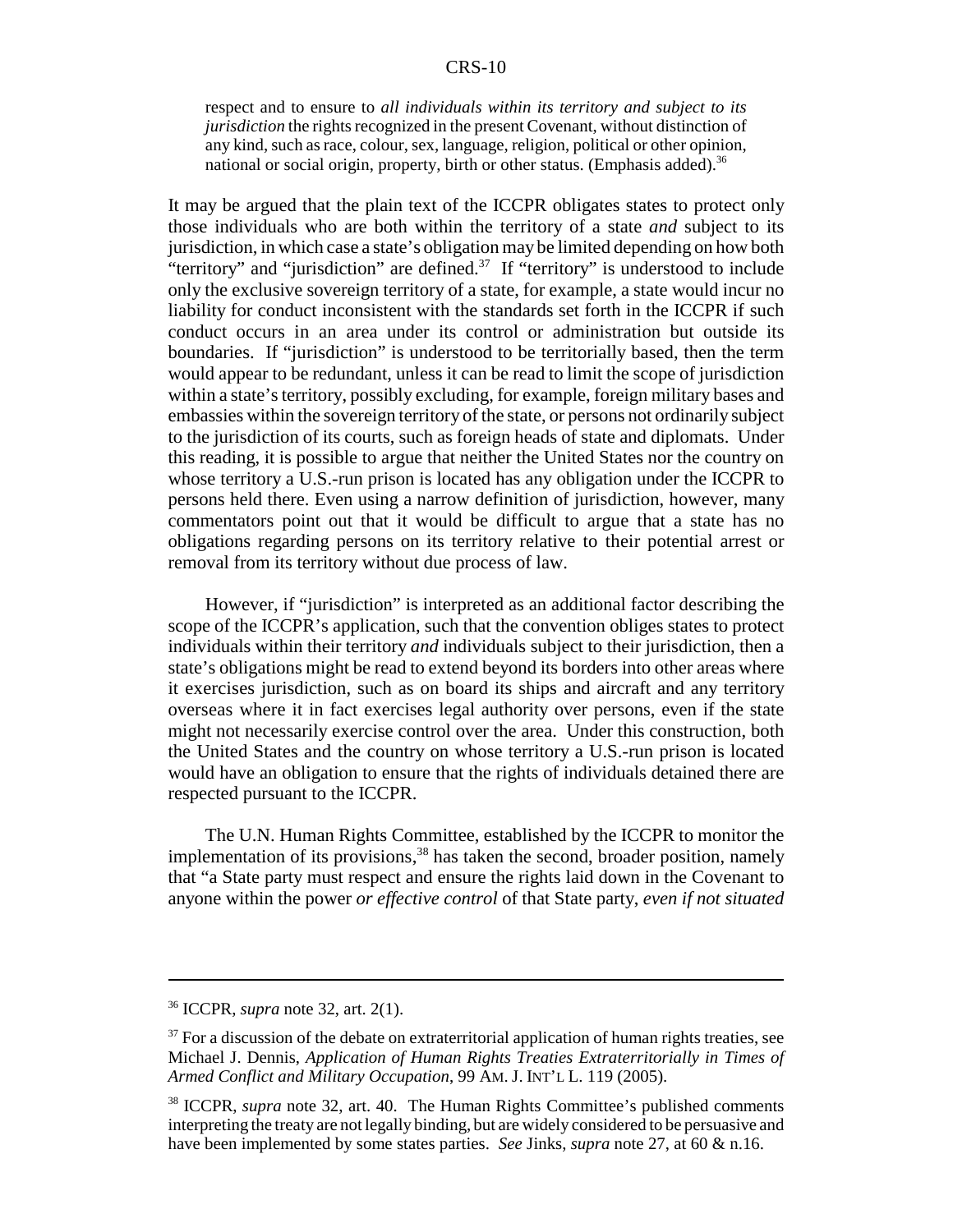*within the territory of the State party*."39 The Committee has read art. 2(1) of the ICCPR to include actions taken by the agent of a state on the territory of another state, with or without that state's permission.<sup>40</sup> The International Court of Justice (ICJ) concluded that while the jurisdiction of states is primarily territorial, the ICCPR also extends to "acts done by a state in the exercise of its jurisdiction outside of its own territory."41 Not all provisions of the ICCPR lend themselves to extraterritorial application, $42$  but it appears to be widely accepted among European commentators that agents of a state are bound to respect the rights of persons over whom they exercise power and *de facto* jurisdiction without regard to the territory where the conduct takes place.<sup>43</sup> The European Court of Human Rights (ECHR) applies a similar rule when interpreting the ECHR, which according to its terms applies to "everyone [within the] jurisdiction" of states parties, $44$  finding that a state's obligations may extend beyond the national territory in limited circumstances,<sup>45</sup> including persons within the control of any authorized agent of that state.<sup>46</sup> The Venice Commission, in its opinion discussing the alleged renditions to U.S.-run prisons in Europe, adopted the view that both the ICCPR and the ECHR apply to extraterritorial conduct by agents of a state in some circumstances.<sup>47</sup>

41 International Court of Justice, Legal Consequences of the Construction of a Wall in the Occupied Palestinian Territories, Advisory Opinion, I.C.J. Reports 2004, at¶ 111 (2004).

 $42$  It may be argued that the obligations of a state toward individuals outside its territory are limited to the so-called negative obligation not to infringe individuals' rights. *See* Borelli, *supra* note 40, at 101.

<sup>43</sup> *See* Theodor Meron, *Extraterritoriality of Human Rights Treaties*, 89 AM.J. INT'L L. 78, 79 (1995)(noting that the extraterritorial application of the ICCPR has "almost never been questioned and has long ceased to be the preserve of scholars; it has obtained the imprimatur of the Human Rights Committee and UN rapporteurs").

44 ECHR, *supra* note 33, art. 1.

<sup>39</sup> Human Rights Committee, General Comment No. 31 (2004), CCPR/C/21/Rev.1/Add.13, para. 10.

<sup>40</sup> *See* Silvia Borelli, *Casting Light on the Legal Black Hole: International Law and Detentions Abroad in the "War on Terror"*, 87 INT'L REV.RED CROSS 39, 61 (2005) (citing Lopez Burgos v. Uruguay (Comm. No. 52/1979), UN Doc. CCPR/C/13/D/52/1979 (1981)).

<sup>45</sup> *See* Dinah Shelton, *The Boundaries of Human Rights Jurisdiction in Europe,*13 DUKE J. COMP. & INT'L L. 95, 128 (2003) (citing Loizidou v. Turkey (Preliminary Objections), 20 EUR. H.R. REP. 99, para. 52 (1995)). The necessary control to bring about jurisdiction requires "the exercise of legal authority, actual or purported, over persons owing some form of allegiance to that State or who have been brought within that State's control." *Id*. (citing Bankovic v. Belgium, Eur. Ct. H.R (2001), which found that NATO aerial bombardment of an area did not bring injured inhabitants under the jurisdiction of the defendant NATO countries for purposes of the ECHR).

<sup>46</sup> Stocké v. Federal Republic of Germany, 199 Eur. Ct. H.R. (ser. A) at 24 (1991); Ocalan v. Turkey, at 88 (Eur. Ct. H.R., May 5, 2005).

<sup>47</sup> *See* Venice Commission Report, *supra* note 10, at ¶¶ 62-66.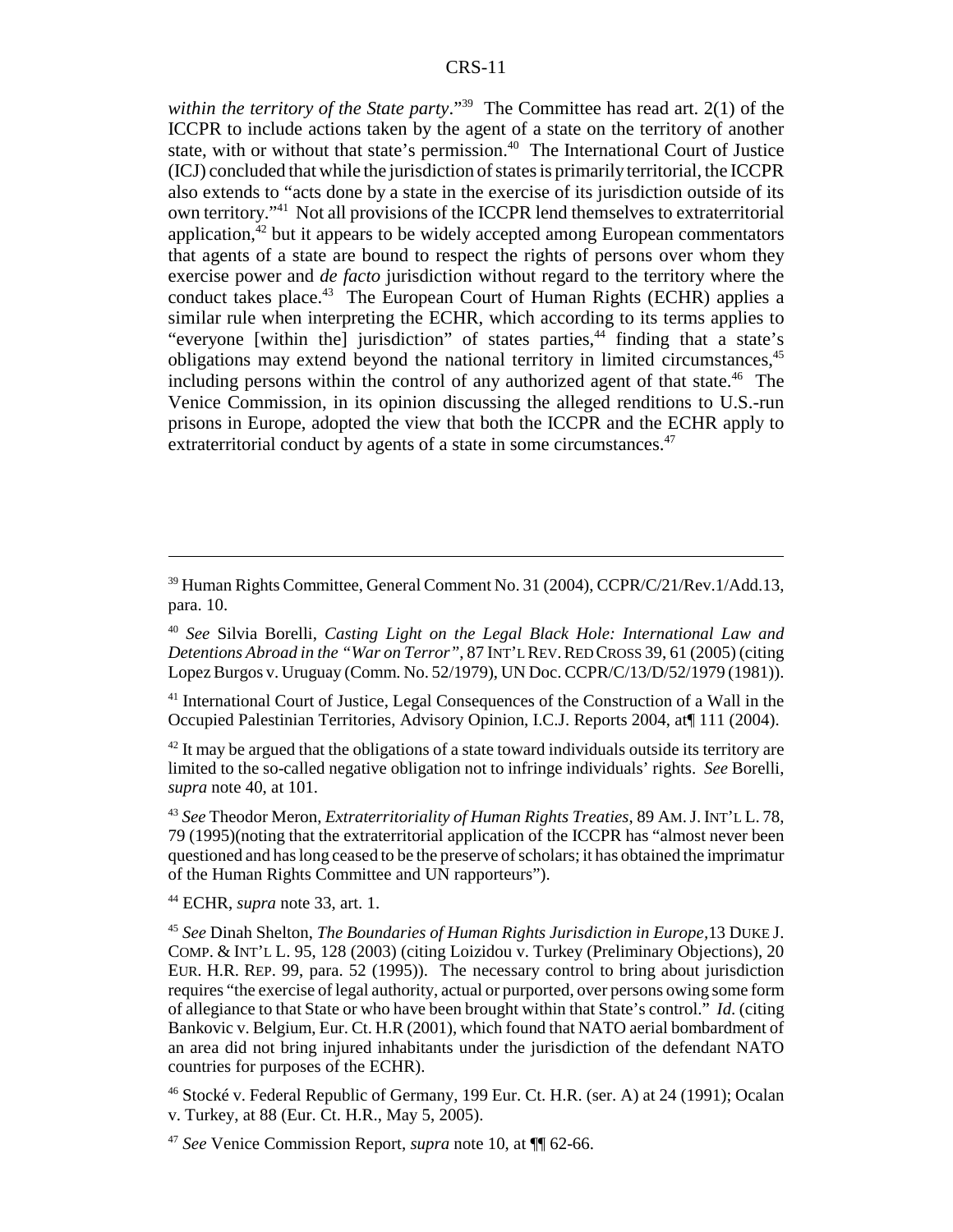The United States has construed human rights treaties to apply only to conduct that occurs on U.S. territory.<sup>48</sup> The Bush Administration rejected the assertion that the ICCPR applies with respect to detainees held at Guantanamo Bay Naval Station, Cuba, noting the jurisdictional language in article 2 of the ICCPR and arguing that the law of war, not human rights agreements, applies.  $49$ 

#### **The Law of Armed Conflict**

If the GWOT is regarded as an armed conflict in the legal sense, the international law of armed conflict constrains belligerents and provides protections to individuals who are caught up in it. The four Geneva Conventions of 1949<sup>50</sup> play an important role. Each of the conventions provides specific protections for a defined category of persons who are not, or are no longer, taking part in hostilities, including those who are detained for any reason. They prescribe rules for the detention, treatment, and transfer of wartime prisoners, including measures regarding communication with family and representatives of their home state or designated Protective Power.

**Prisoners of War.** Prisoner of war (POW) status under the third Geneva Convention ("GPW") offers the highest level of protection. Prisoners of war may be interned until hostilities end,<sup>51</sup> but are entitled to certain privileges,<sup>52</sup> including the

<sup>51</sup> *See* GPW art. 21; *See* JEAN PICTET, HUMANITARIAN LAW AND THE PROTECTION OF WAR VICTIMS 47 (1975) ("Prisoners will be released and repatriated as soon as there are no longer any reasons for captivity, that is to say, at the end of active hostilities.").

<sup>52</sup> *See* GPW art. 21:

(continued...)

<sup>48</sup> *See* JAG'S LEGAL CTR.&SCH.,OPERATIONAL LAW HANDBOOK 54 (Maj. Derek I. Grimes ed., 2005), available at [http://www.jagcnet.army.mil/clamo] (stating that the United States interprets human rights treaties to apply only "to persons living in the territory of the United States, and not to any person with whom agents of our government deal in the international community").

<sup>&</sup>lt;sup>49</sup> Letter by the Permanent Representative of the United States of America to the United Nations and Other International Organizations in Geneva, to the Office of the High Commissioner for Human Rights (Jan. 31, 2006), *reprinted as* Appendix II to the United Nations High Commission on Human Rights, Report of the Chairman of the Working Group on Arbitrary Detention *et al*. on the Situation of Detainees at Guantanamo Bay, E/CN.4/2006/120 (Feb. 15, 2006).

<sup>&</sup>lt;sup>50</sup> Geneva Convention for the Amelioration of the Condition of the Wounded and Sick in Armed Forces in the Field, 6 U.S.T. 3114; Geneva Convention for the Amelioration of the Condition of Wounded, Sick and Shipwrecked Members of Armed Forces at Sea, 6 U.S.T. 3217; Geneva Convention Relative to the Treatment of Prisoners of War, 6 U.S.T. 3316 [hereinafter "GPW"]; Geneva Convention Relative to the Protection of Civilian Persons in Time of War, 6 U.S.T. 3516 [hereinafter "GC"], (entered into force Oct. 21, 1950).

The Detaining Power may subject prisoners of war to internment. It may impose on them the obligation of not leaving, beyond certain limits, the camp where they are interned, or if the said camp is fenced in, of not going outside its perimeter. Subject to the provisions of the present Convention relative to penal and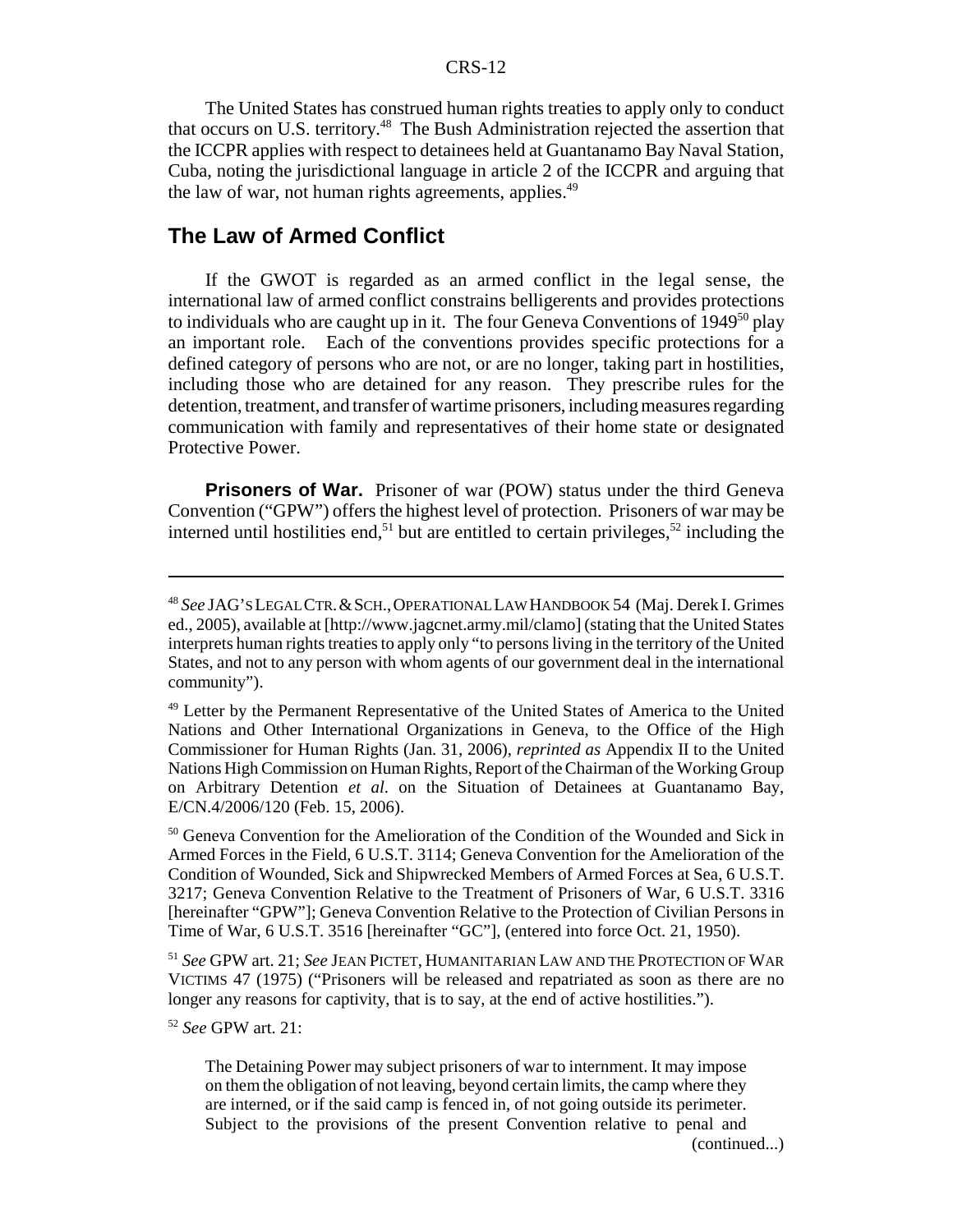right to maintain contacts with family members<sup>53</sup> and to receive visits from the International Committee of the Red Cross (ICRC).<sup>54</sup> They may not be punished for lawful acts of war, and may be punished for unlawful acts only after a fair trial.<sup>55</sup> They may be transferred under humane conditions, but must be officially notified of their departure and their new postal address in time for them to pack their belongings and notify their next of kin.<sup>56</sup> POWs who are wounded or sick or who have been detained for a long period of time may be transferred to a neutral country, with the agreement of the new host country,<sup>57</sup> but only if the host country is a party to the Convention and the transferring state is satisfied of the ability of the host country to fulfill the obligations of the Convention.<sup>58</sup> In the event the host country fails to carry out the provisions of the Convention, the transferring state is required to take effective measures to correct the problem or to ask for the prisoners' return.<sup>59</sup>

**Protected Civilians.** The fourth Geneva Convention (GC) covers as "protected persons" those who fall into the hands of a belligerent who are not entitled to POW status or status under the first or second Conventions, except for nationals of a state that is not a party to the Conventions.<sup>60</sup> The GC protections may vary according to whether the protected person is an "enemy alien" within the domestic territory of a belligerent state or on foreign territory occupied by a belligerent state. The fourth Convention does not contemplate the arrest or internment of enemy civilians on neutral territory. Where the GC applies, protected persons may be interned only if they pose a danger to the security of the state, $61$  and they may be imprisoned as a punitive measure only after a regular trial, subject to the protections in articles 64 through 77. Article 45 provides that protected persons may be

 $52$  (...continued)

<sup>59</sup> *Id*.

 $<sup>61</sup>$  GC art. 42, applicable to aliens within the domestic territory of a belligerent state, states:</sup>

The internment or placing in assigned residence of protected persons may be ordered only if the security of the Detaining Power makes it absolutely necessary.

GC art. 78, which applies in occupied territory, permits assigned residence or internment of protected persons only for "imperative reasons of security," and requires some sort of appeals process and periodic review of internment decisions.

disciplinary sanctions, prisoners of war may not be held in close confinement except where necessary to safeguard their health and then only during the continuation of the circumstances which make such confinement necessary.

<sup>53</sup> GPW art. 71.

<sup>&</sup>lt;sup>54</sup> GPW art. 126.

<sup>55</sup> GPW art. 108.

<sup>56</sup> GPW arts. 46-48.

<sup>57</sup> GPW art. 109-111.

<sup>58</sup> GPW art. 12.

 $60$  GC art. 4.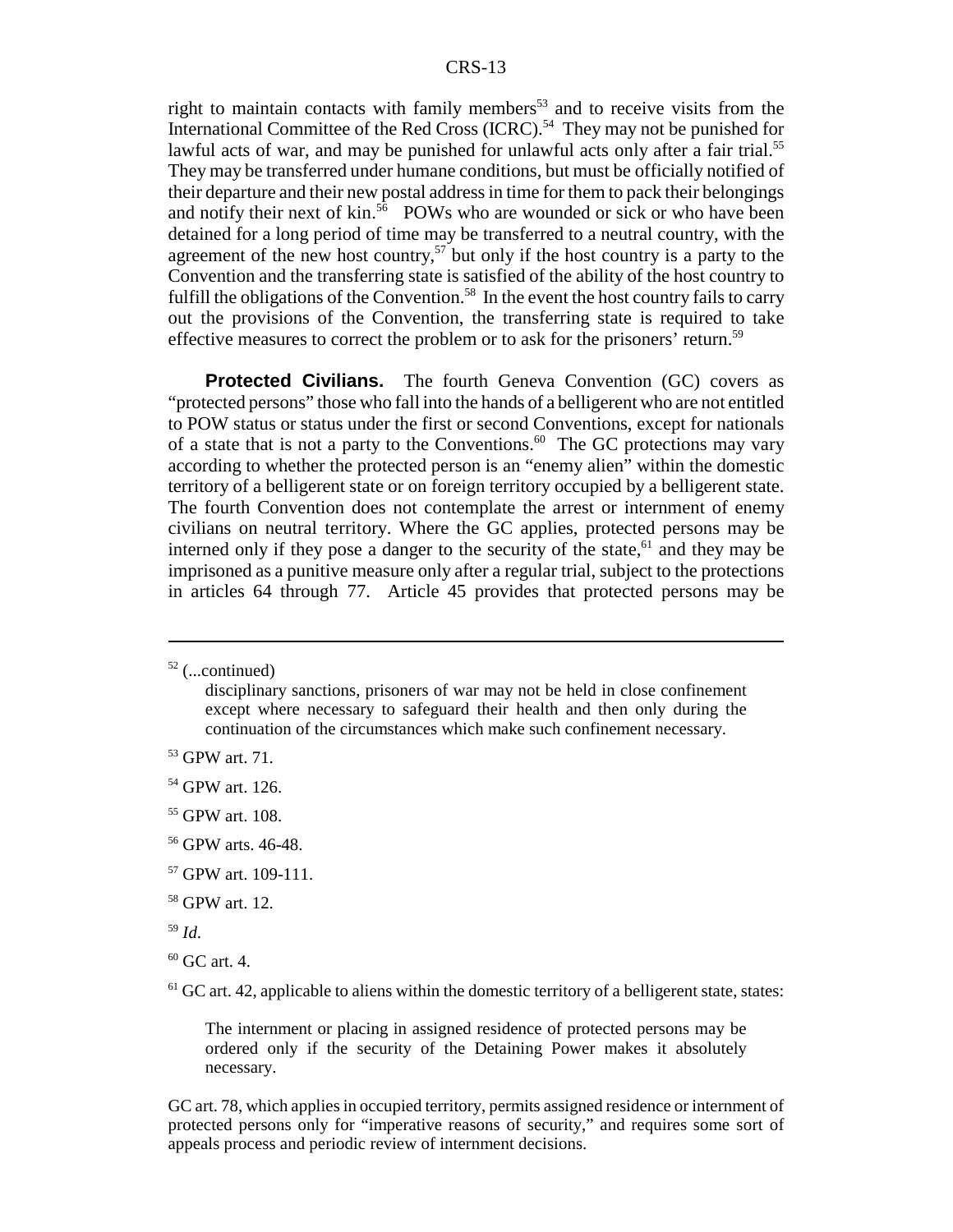transferred from the territory of a belligerent only if the receiving power is a party to the convention, under similar rules that apply to prisoners of war. Extradition is permitted of protected persons accused of offences against the ordinary criminal law pursuant to pre-existing treaties, but "in no circumstances shall a protected person be transferred to a country where he or she may have reason to fear persecution for his or political opinions or religious beliefs." Article 49 prohibits the "individual or mass forcible transfers, as well as deportations of protected persons" from occupied territory to any other country, regardless of the motive for transporting them, unless such displacement is unavoidable. Additionally, article 33 provides that "no protected person may be punished for an offence he or she has not personally committed," and prohibits all forms of collective penalties and intimidation.

There is also a prohibition against removing protected persons from occupied territory. GC art. 49 states:

Individual or mass forcible transfers, as well as deportations of protected persons from occupied territory to the territory of the Occupying Power or to that of any other country, occupied or not, are prohibited, regardless of their motive.

There is an exception that allows the temporary evacuation of an area when absolutely necessary for the security of the population or for imperative reasons of military necessity. However, evacuees are not to be transported outside the occupied territory unless such a measure is unavoidable. Under GC art. 147, the "unlawful deportation or transfer or unlawful confinement of a protected person" is a "grave breach" of the convention. It may also be permissible to relocate persons outside of the occupied territory when it is to their benefit. GC art. 132 allows parties to the Geneva Conventions to "conclude agreements for the . . . accommodation in a neutral country . . . certain classes of internees, in particular children, pregnant women and mothers with infants and young children, wounded and sick, and internees who have been detained for a long time."

**Other Prisoners.** Some argue that there is a class of persons who, as terrorists or "unlawful combatants" in the context of an international armed conflict, are neither entitled to POW status nor civilian rights under the Geneva Conventions.<sup>62</sup> U.S. military doctrine has long held that even persons who commit hostile acts but are not entitled to POW status have the status of civilians. $63$ 

If a person is determined by a competent tribunal, acting in conformity with Article 5, GPW, not to fall within any of the categories listed in Article 4, GPW, he is not entitled to be treated as a prisoner of war. He is, however, a "protected person" within the meaning of Article 4, GC. (internal citations omitted).

The Council of Europe considers that to the extent the GWOT amounts to an "armed conflict," "[p]ersons who are suspected to be members of an international terrorist network, (continued...)

 $62$  For an explanation of the "unlawful combatant" issue, see CRS Report RL31367, *Treatment of 'Battlefield Detainees' in the War on Terrorism*, by Jennifer K. Elsea.

<sup>63</sup> *See* Department of the Army, FM 27-10, The Law of Land Warfare (hereinafter "FM 27- 10") para. 78 (1956) states: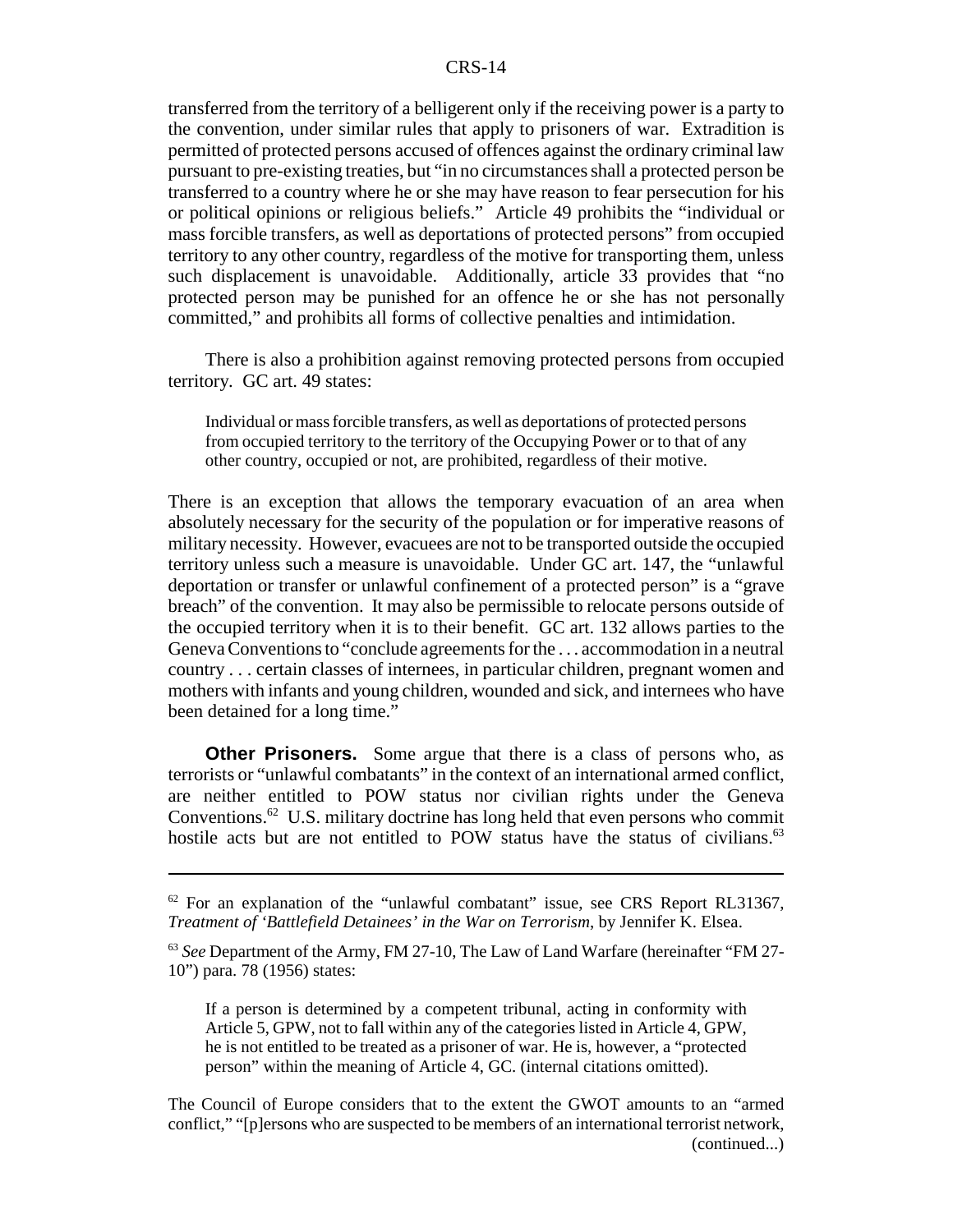Traditionally, such persons, as "unprivileged" or "unlawful combatants," may be punished for acts of violence for which legitimate combatants could not be punished.64 GC art. 5 appears to contemplate the treatment of "unlawful combatants," providing some exceptions for the treatment of protected persons deemed security risks:

Where in occupied territory an individual protected person is detained as a spy or saboteur, or as a person under definite suspicion of activity hostile to the security of the Occupying Power, such person shall, in those cases where absolute military security so requires, be regarded as having forfeited rights of communication under the present Convention.<sup>65</sup>

In each case, such persons shall nevertheless be treated with humanity, and in case of trial, shall not be deprived of the rights of fair and regular trial prescribed by the present Convention. They shall also be granted the full rights and privileges of a protected person under the present Convention at the earliest date consistent with the security of the State or Occupying Power, as the case may be.

GC art. 143, providing that the delegates of the Protecting Power or ICRC are to have unlimited access to prisoner of war camps and internment facilities for interviewing protected persons, also contains an exception for security. The Detaining Power may prevent such visits for reasons of "imperative military necessity," but only as an "exceptional and temporary measure."

Nationals of a state that is not a party to the conventions are not "protected persons" under GC, and nationals of neutral or co-belligerent states are not regarded as protected persons "while the State of which they are nationals has normal diplomatic representation in the State in whose hands they are."<sup>66</sup> It is widely accepted that persons not covered by more favorable provisions of the Geneva Conventions retain protection under Common Article 3 to the Geneva Conventions.<sup>67</sup>

 $<sup>65</sup>$  Rights of communication are communication with the outside world, including those</sup> defined in articles 25 (correspondence of a personal nature with family members), 30 (visitation by ICRC representatives and other relief organization personnel), 106 (right to notify family of internment), and 107 (right to send and receive mail).

66 GC art. 4.

 $63$  (...continued)

such as Al-Qaeda, and who have been arrested in connection with an armed conflict, will fall either into the category of other "protected persons" or into the category of POWs." Venice Commission Report, *supra* note 10, at ¶ 83.

<sup>64</sup> *See* Maj. Richard R. Baxter, *So-Called 'Unprivileged Belligerency': Spies, Guerrillas, and Saboteurs,*28 BRIT. Y.B.INT'L L. 323,343 (1951) (explaining that such belligerent acts are not violative of international law, but are merely unprotected by it).

 $67$  The 1949 Geneva Conventions share several types of common provisions. The first three articles of each Convention are identical. Common Article 3, expressly applicable only to conflicts "not of an international nature," has been described as "a convention within a convention" to provide a general formula covering respect for intrinsic human values that would always be in force, without regard to the characterization the parties to a conflict might give it. *See* PICTET,*supra* note 51, at 32 (1975). Originally a compromise between (continued...)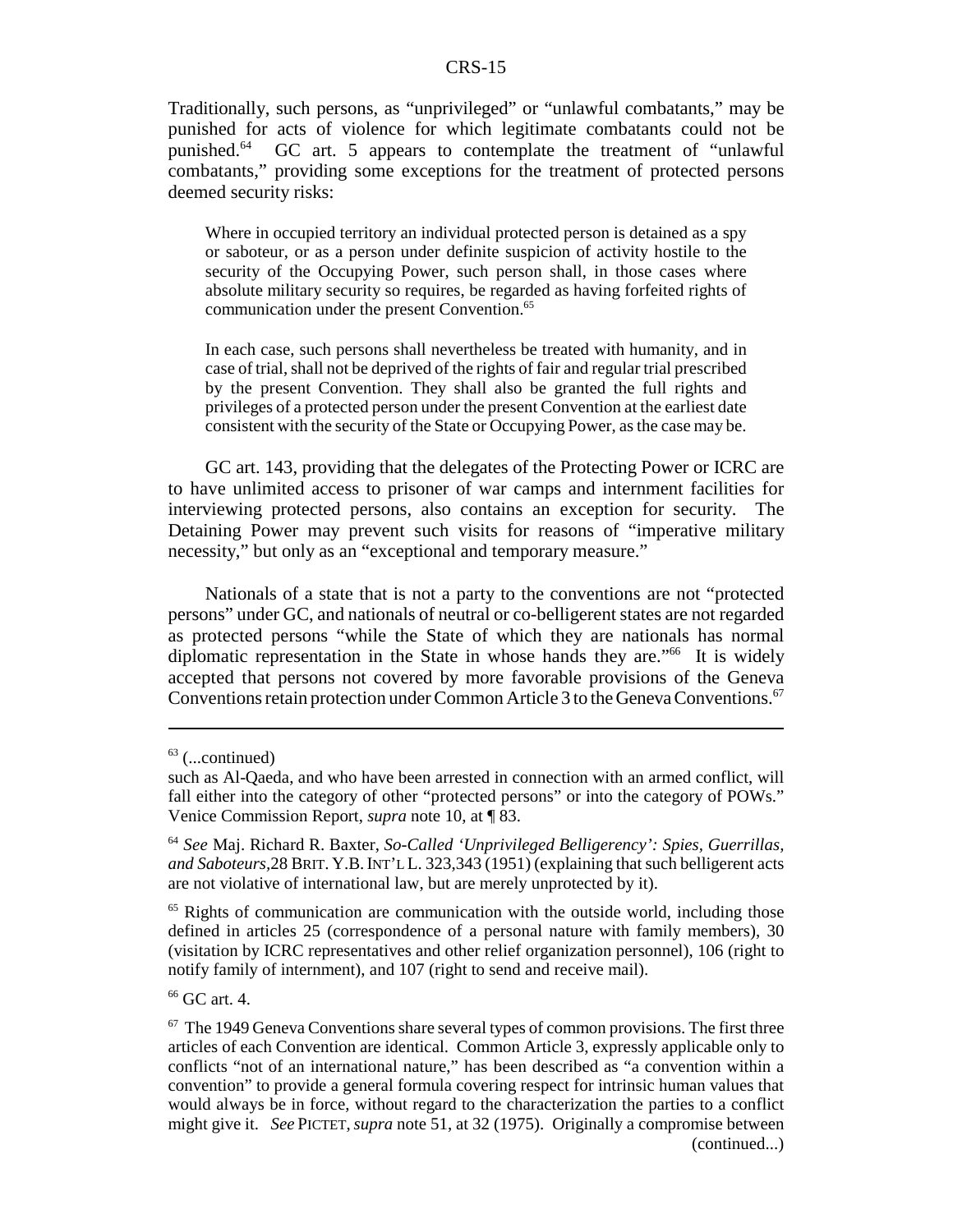**Customary International Law and Common Article 3.** Common Article 3, which specifically covers armed conflicts that are not international in nature, does not specifically authorize or regulate detentions, except by providing minimum standards below which the treatment of detained persons is under no circumstances permitted to fall. The authority to detain persons for security purposes is derived from the power of the sovereign on whose territory the armed conflict takes place, and is conducted in accordance with its own law. The non-sovereign party to the conflict does not automatically receive combatant rights, and may be tried for acts of violence under the domestic law of the territory, although the sovereign may find it politically expedient to recognize belligerent rights in order to exercise them itself.

With respect to prisoners and all others who are not directly participating in hostilities (including those who previously participated),<sup>68</sup> Common Article 3 prohibits:

(a) Violence to life and person, in particular murder of all kinds, mutilation, cruel treatment and torture;

(b) Taking of hostages;

(c) Outrages upon personal dignity, in particular humiliating and degrading treatment;

(d) The passing of sentences and the carrying out of executions without previous judgment pronounced by a regularly constituted court, affording all the judicial guarantees which are recognized as indispensable by civilized peoples. . . .

68 GPW art. 3 applies to:

1. Persons taking no active part in the hostilities, including members of armed forces who have laid down their arms and those placed hors de combat by sickness, wounds, detention, or any other cause, shall in all circumstances be treated humanely, without any adverse distinction founded on race, colour, religion or faith, sex, birth or wealth, or any other similar criteria.

 $67$  (...continued)

those who wanted to extend the Convention's protection to all insurgents and rebels and those who wanted to limit it to wars between states, Common Article 3 is now considered to have attained the status of customary international law. *See* KRIANGSAK KITTICHAISAREE, INTERNATIONAL CRIMINAL LAW 188 (2001). Common Article 3 is now widely considered to embody the minimum set of rights applicable to persons in international armed conflicts, whether or not they fall into a specific category of protected status. *See, e.g.*, Military and Paramilitary Activities (Nicar. v. U.S.), 1986 I.C.J. 14, ¶¶ 218, 255 (June 27); Prosecutor v. Tadic, Case No. IT-94-1-I, Decision on the Defence Motion on Jurisdiction ¶¶ 65-74 (Aug. 10, 1995); JORDAN J. PAUST ET AL., INTERNATIONAL CRIMINAL LAW 692-95, 813-14, 816-17 (2d ed. 2000); *see also* INTERNATIONAL COMMITTEE OF THE RED CROSS, COMMENTARY ON THE GENEVA CONVENTIONS 14 (J. Pictet, ed., 1960)("This minimum requirement in the case of a non-international armed conflict, is a fortiori applicable in international conflicts. It proclaims the guiding principle common to all four Geneva Conventions, and from it each of them derives the essential provision around which it is built."). Reciprocity is not considered necessary for its application to a state party. *See id.* at 38 (noting that "the effect on [a state party] of applying Article 3 [in an insurgency] cannot be in any way prejudicial; for no Government can possibly claim that it is 'entitled 'to make use of torture and other inhuman acts prohibited by the Convention, as a means of combating its enemies").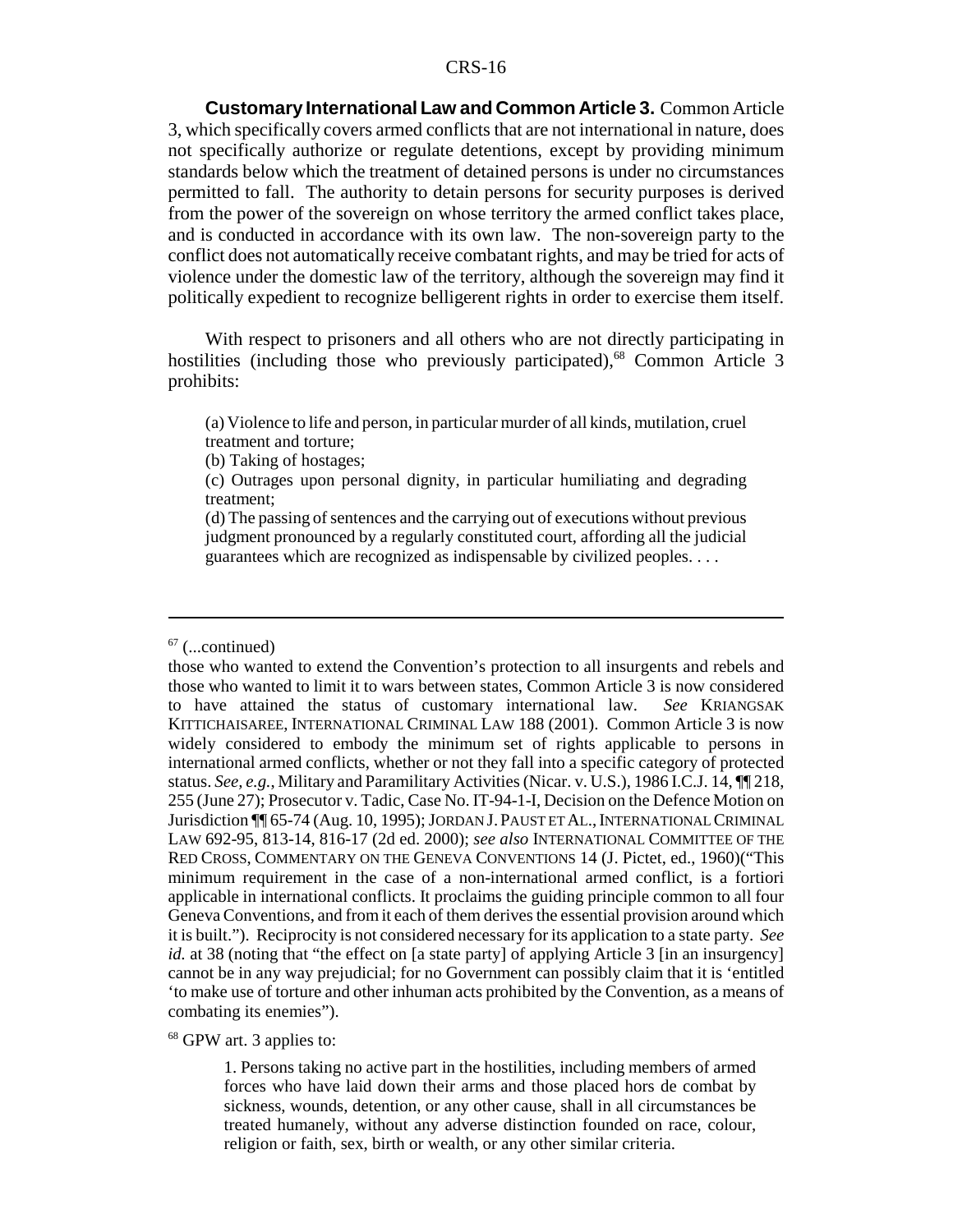For wars that are neither international nor non-international within the meaning of the Geneva Conventions, if such wars exist, the laws of war as defined by the customs and usage of nations are considered by many expert observers to apply. Some argue that these laws, many of which are codified in the international agreements regulating conduct during war, continue to apply whether the Geneva Conventions apply to a conflict or not. In particular, there is broad agreement that the principles embodied in Common Article 3 of the Geneva Conventions apply to all wars, whether international or non-international, and that persons who are not entitled to better treatment retain the protections contained therein.<sup>69</sup>

In addition, although the United States has not ratified them, portions of the Additional Protocols to the Geneva Convention<sup>70</sup> may provide some detail to facilitate the interpretation of Common Article 3. In particular, article 75 of Additional Protocol I to the Geneva Conventions may be regarded as embodying the minimum standards for persons who do not meet the criteria for better protection.<sup>71</sup> Article 75 provides that "persons who are in the power of a Party to the conflict and who do not benefit from more favorable treatment under the Conventions . . . shall be treated humanely in all circumstances." Further, art. 75 states:

Any person arrested, detained or interned for actions related to the armed conflict shall be informed promptly, in a language he understands, of the reasons why these measures have been taken. Except in cases of arrest or detention for penal offences, such persons shall be released with the minimum delay possible and in any event as soon as the circumstances justifying the arrest, detention or internment have ceased to exist.

<sup>69</sup> *See supra* note 67.

<sup>70</sup> Protocol Additional to the Geneva Conventions of 12 August 1949 and Related to the Protection of Victims of International Armed Conflicts, June 8, 1977, 1125 U.N.T.S. 3.*,reprinted in* 16 I.L.M. 1391 ("Protocol I"); Protocol Additional to the Geneva Conventions of 12 August 1949, and relating to the Protection of Victims of Non-International Conflicts, June 8, 1977, 1125 U.N.T.S. 609 ("Protocol II"). The United States has signed but not ratified Protocol II and declined to sign Protocol I, arguing that to recognize terrorists as combatants would allow them to "enjoy many of the benefits of the law of war without fulfilling its duties, and with the confidence that the belligerent state has no real remedy under the Protocol to deal with this matter." *See* Abraham Sofaer, *The U.S. Decision not to Ratify Protocol I to the Geneva Conventions on the Protection of War Victims*, 82 A.J.I.L. 784, 786 (1988). *But see* George Aldrich, *Prospects for United States Ratification of Additional Protocol I to the 1949 Geneva Conventions*, 85 A.J.I.L. 1, 6-7 (1991) (arguing that U.S. position mistakenly presumed that the Protocol would allow terrorists to enjoy POW status); Hans-Peter Gasser, *Some Legal Issues Concerning Ratification of the 1977 Geneva Protocols*, *in* ARMED CONFLICT AND THE NEW LAW 81, 96 (1989)(arguing that recognizing members of non-state armed forces would not advance the cause of terrorism).

 $71$  The United States has not ratified Protocol I, but article 75 is widely considered to be universally binding as customary international law. *See* Venice Commission Report, *supra* note 10, at  $\P$  82 (stating that art. 75 of Protocol I reflects customary international law).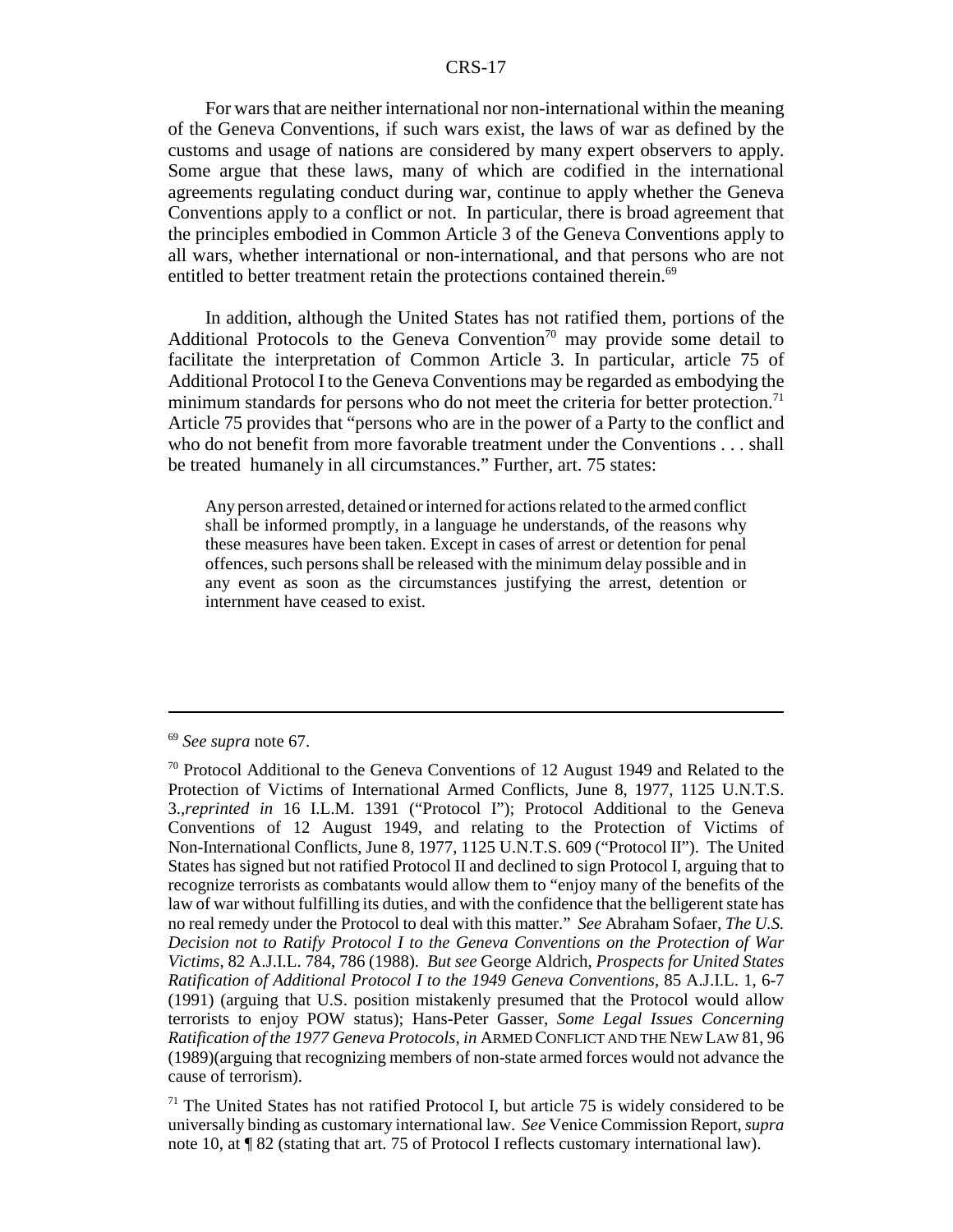## **Appendix**

The following status discussion addresses responses to the allegations on CIArun prison sites in Europe by the Council of Europe and the European Parliament, including synopses of their reports to date and status of their inquiries.

#### **Council of Europe**

The 46-member Council of Europe, Europe's lead guardian organization over human rights, democracy, and the rule of  $law$ ,<sup>72</sup> has initiated an extensive set of actions in response to the allegations. The Parliamentary Assembly of the Council of Europe assigned its Committee on Legal Affairs and Human Rights to conduct an investigation and appointed Swiss legislator Dick Marty to lead this effort. The Council of Europe's Secretary-General, Terry Davis, invoked a procedure under the European Convention on Human Rights (Article 52) to ask all Council of Europe member states to respond to formal inquiries for information on the matter. The Committee also asked the Council of Europe's Venice Commission to prepare a legal opinion on member states' obligations on human rights and treatment of detainees.<sup>73</sup> The Council of Europe can make recommendations but has no enforcement authority over its member states.

**Status.** Thus far, the Council of Europe's investigation and inquiry have produced three reports and a legal opinion, as well as several recommendations for members of the Council of Europe to consider in relation to aspects of this issue. The Council of Europe's Parliamentary Assembly will continue its investigation.

**Preliminary Assessment.** Mr. Marty released an interim assessment of the Council of Europe investigation on January 22, 2006.<sup>74</sup> In it he stated that at this stage of the investigations, "there is no formal, irrefutable evidence of the existence of secret CIA detention centers in Romania, Poland, or any other country." In the case of Poland and Romania, Marty cited no new information that contradicted Polish and Romanian government denials about knowing anything about possible secret detentions centers in their countries. Marty asserted that reliable and varied sources on this matter justified further investigative work.

Most of Marty's reported findings and preliminary analysis focused on the acknowledged U.S. practice of rendition, the possible involvement or knowledge of

 $^{72}$  For more information on the Council of Europe, see its web page at [http://www.coe.int]. The Council of Europe was founded in 1949 and is separate and distinct from the European Union. Its membership includes the 25 member states of the European Union, along with Turkey, Russia and several former Soviet republics, the western Balkan states, and other non-EU European countries. The United States is not a member but has observer status.

<sup>&</sup>lt;sup>73</sup> Formally known as the European Commission for Democracy Through Law, the Venice Commission advises the Council of Europe on constitutional matters.

 $74$  Full text of the Marty memorandum can be found at [http://assembly.coe.int/Committee Docs/2006/20060124\_Jdoc032006\_E.pdf].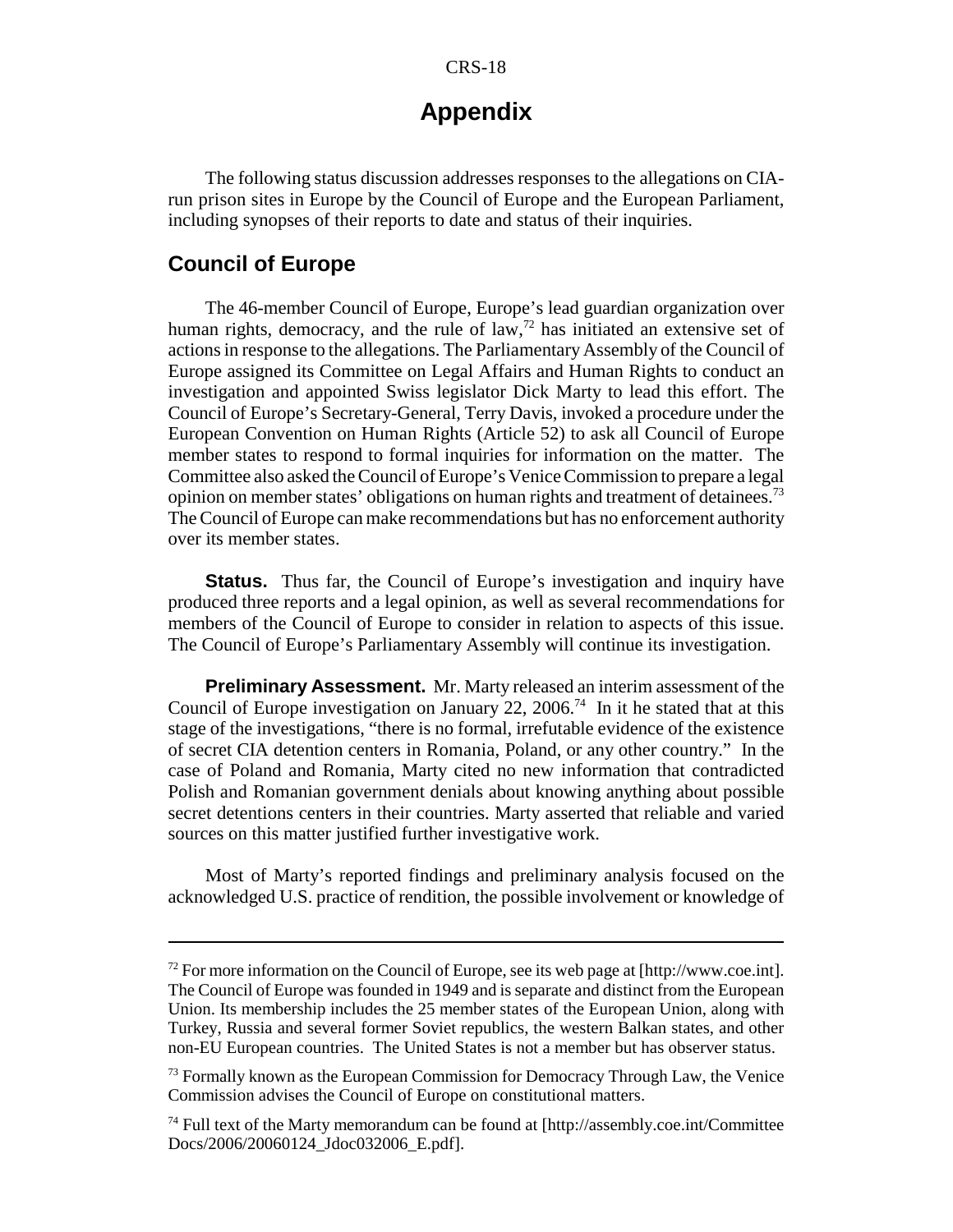several European governments of this practice, and cases that exposed links between rendition and torture in third countries outside of Europe. Marty charged that the United States had established a system involving the abduction, transport, and handing over of individuals to different destinations in Europe and then to other countries where they have been tortured. He also said that it was "highly unlikely" that European governments and their intelligence services were unaware of the CIA flights and the renditions.

In this first report, Marty also called for a continuation of the Council of Europe's inquiries and a widening of the probe to explore broader issues related to actions undertaken to counter terrorism and the protection of human rights.

**Davis Report on Questionnaire Results.** On February 28, Council of Europe Secretary-General Terry Davis reported findings of a questionnaire he issued to the Council's 46 member states in November 2005.<sup>75</sup> Overall, Davis criticized the safeguards European countries have in place to control or even monitor activities of foreign intelligence services on European soil or in European airspace. He expressed concern that limited oversight controls increased the risk for individuals becoming subject to multiple human rights violations at the hands of foreign agents, for which European states might bear some responsibility.

In the questionnaire, European governments were asked to provide responses to questions relating to: how their laws provided for controls over foreign agencies in their country; how they acted to prevent the unlawful deprivation of an individual's liberty in their country; how they responded to alleged violations of an individual's rights resulting from the actions of a foreign agency; and whether any public official in their country was involved with foreign agency activities that included deprivation of liberty or transport of any individual. In their responses, no government affirmed official involvement in the detention or transport of terrorist suspects.76 However, Davis cited Poland, Italy, Bosnia, Macedonia, and Albania for their poor or inadequate responses, especially on the possible involvement of officials in secret detention centers or rendition flights.

**Venice Commission Opinion on Legal Obligations.** As noted earlier, the Venice Commission was asked to issue an opinion on the legality of secret detention centers and the legal obligations of Council of Europe member states regarding the transport of detainees by foreign agents through European territory. The Commission issued its opinion on March  $17<sup>77</sup>$ 

With respect to the possibility of the existence of "black sites" in Europe, the Venice Commission opined that secret arrests and detentions are "by definition" in

<sup>75</sup> Full text of the Davis report can be found at [http://www.coe.int/T/E/Com/Files/ Events/2006%2Dcia/].

<sup>76</sup> Questions are paraphrased from the Davis report. Government responses to the questionnaire are posted on the Council of Europe website [http://www.coe.int/T/E/Com/ Files/Events/2006-cia/].

<sup>77</sup> For full text of the Opinion, see [http://www.venice.coe.int/docs/2006/CDL-AD (2006)009-e.asp].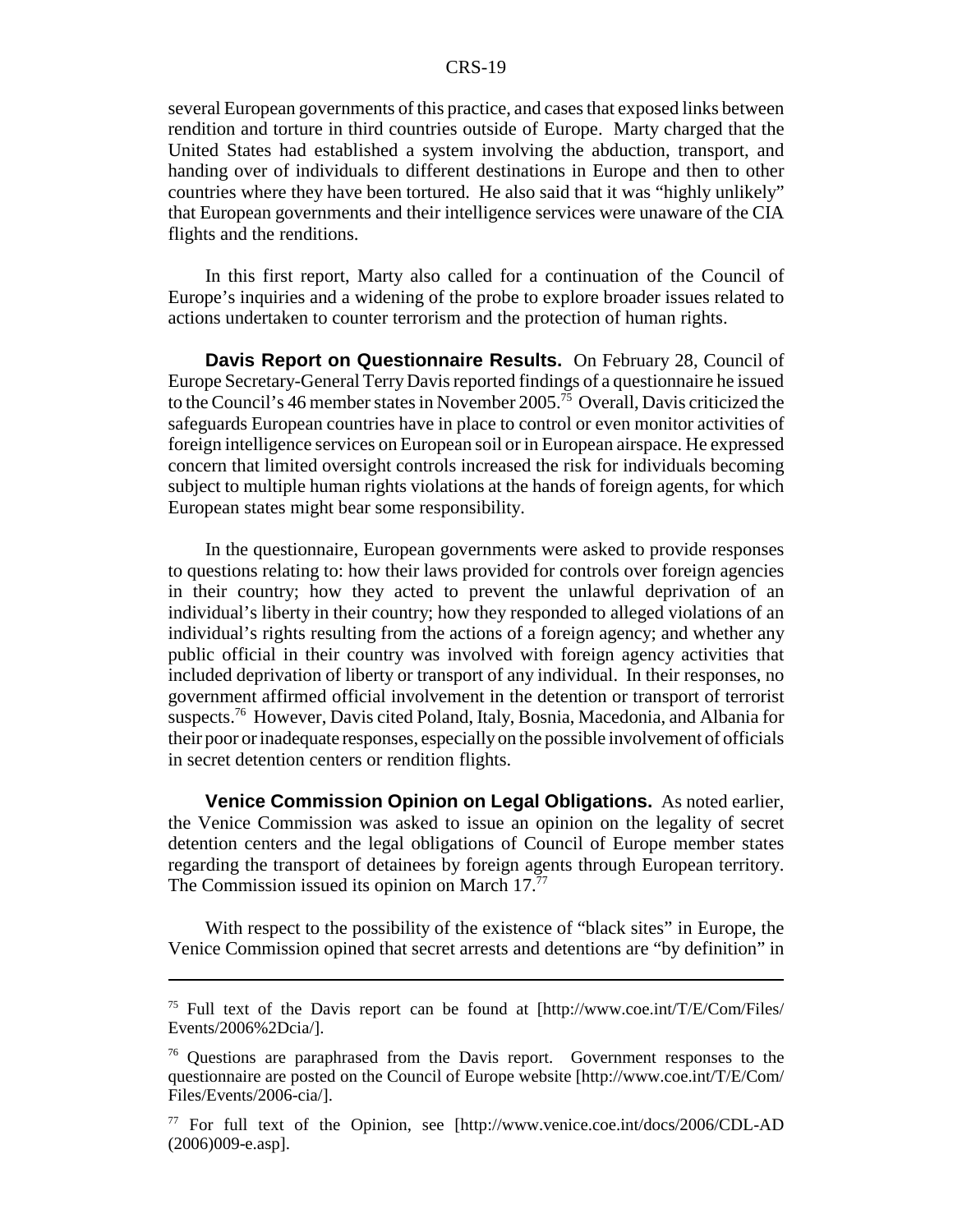violation of the European Convention on Human Rights. As such, states that cooperated actively or passively in carrying out secret detentions would bear some responsibility for this violation. Moreover, states which remained ignorant of such activities were still obliged to investigate claims of illegal custody and take effective measures to safeguard against abductions or disappearances. It said that states must exercise effective oversight and control mechanisms over security and intelligence agencies.

With respect to rendition, the Commission did not recognize rendition as a legal way to transfer a prisoner to foreign authorities. It called for a prohibition on extradition, transfer, or transit through a Council of Europe country to a foreign country where there is a risk of torture or ill-treatment. It also said that Council of Europe states must secure respect for human rights obligations in cases of overflights of foreign aircraft.

**Draft Report/Explanatory Memorandum.** On June 12, Council of Europe investigation head Dick Marty released a new report on the allegations of secret detentions and unlawful transfers of detainees.78 The report sharply criticized the United States for creating a global system Marty charged as incompatible with international law, as well as certain European states which had colluded with the United States. Marty said that elements of the "spider's web" included a global network of secret detentions at CIA-run "black sites"; the CIA-run program of renditions; and the use of military aircraft and airbases to transport detainees. He acknowledged that the evidence to support some of his conclusions was circumstantial, but said that "a number of coherent and converging elements indicate that such secret detention centers did indeed exist in Europe."

Marty's report charged 14 European countries with either violations of individual rights or collusion involving secret detention or unlawful inter-state transfers. Sweden, Bosnia, the U.K., Italy, Germany, Macedonia, and Turkey were charged with the former; Poland, Romania, Germany, Turkey, Spain, Cyprus, Ireland, the U.K., Portugal, Greece, and Italy were charged with active or passive collusion. In particular, Poland and Romania were cited for likely harboring CIA detention centers.

#### **European Parliament**

The European Union has initiated some actions in cooperation with the Council of Europe. The European Commission, the EU's executive arm, announced that it would seek further information on alleged secret detention centers from EU member and prospective member states. The European Union Satellite Center (EUSC) and Eurocontrol (the EU's air traffic control agency) have been solicited for information regarding flight information and satellite data of specific sites. In January 2006, the European Parliament (EP), the EU's directly elected representative body, agreed to form a temporary committee to investigate the alleged illegal transfer of detainees, the alleged existence of secret detention facilities in EU member and candidate

<sup>78</sup> For full text of the Marty report, see [assembly.coe.int/Main.asp?link=/Documents/ WorkingDocs/Doc06/EDOC10957.htm].